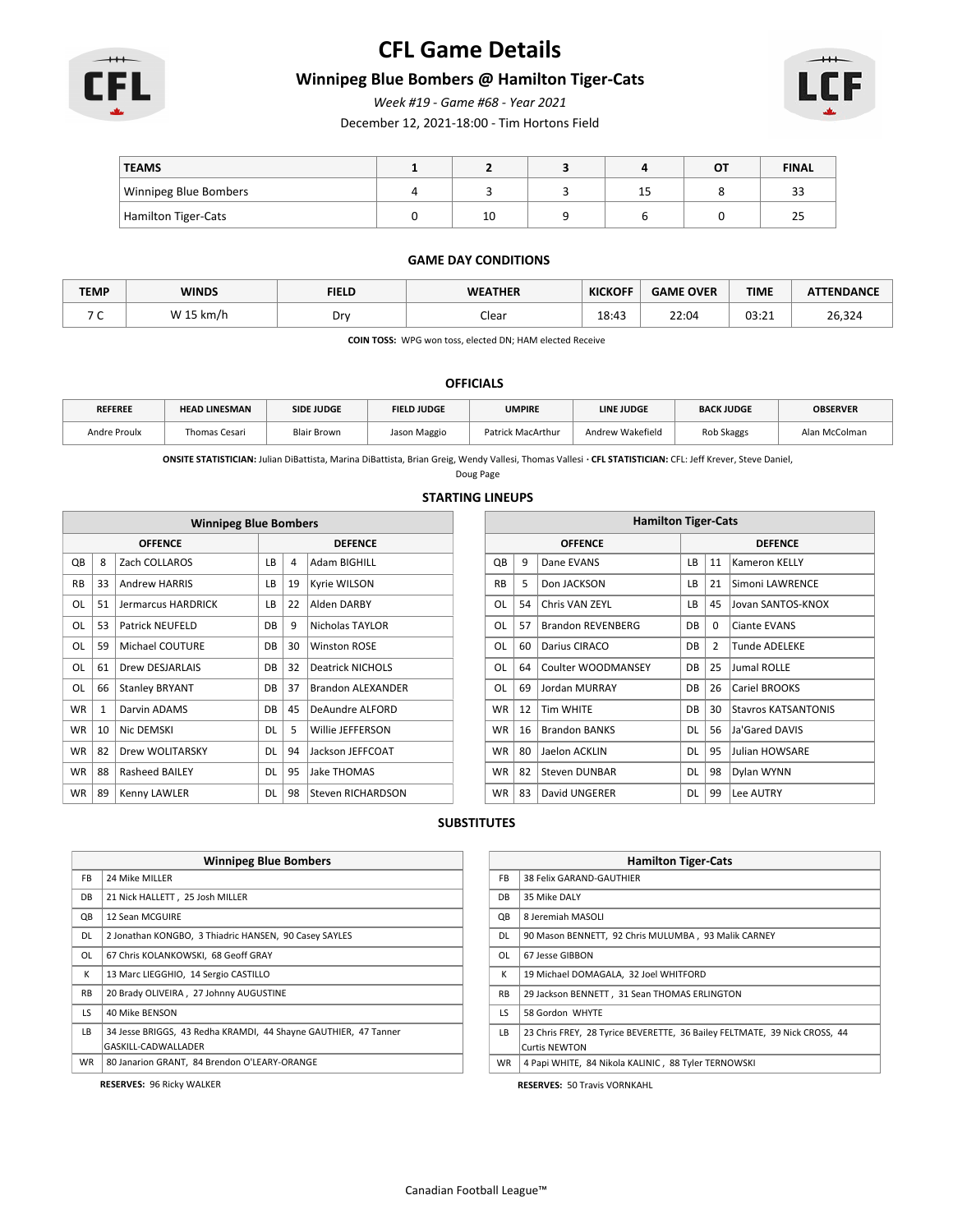

# **SCORING DETAILS**

## **Winnipeg Blue Bombers @ Hamilton Tiger-Cats**

*Week #19 - Game #68 - Year 2021*

December 12, 2021-18:00 - Tim Hortons Field



| <b>TEAMS</b>          |    |         | OT | <b>FINAL</b> |
|-----------------------|----|---------|----|--------------|
| Winnipeg Blue Bombers |    | <b></b> |    | ن ف          |
| Hamilton Tiger-Cats   | 10 |         |    | تے           |

| <b>QTR</b>     | <b>TIME</b> | <b>TEAM</b> | <b>SCORE</b>     | <b>PLAYER</b>      | <b>PLAY</b>                                                                                                                                                       | <b>WPG</b>     | <b>HAM</b> |
|----------------|-------------|-------------|------------------|--------------------|-------------------------------------------------------------------------------------------------------------------------------------------------------------------|----------------|------------|
| $\mathbf{1}$   | 06:44       | <b>WPG</b>  | FG               | <b>14 CASTILLO</b> | (08:29) S. CASTILLO Field Goal Attempt (38 yds), Good                                                                                                             |                | 0          |
| $\mathbf{1}$   | 12:29       | <b>WPG</b>  | S <sub>1</sub>   | 13 LIEGGHIO        | (02:46) M. LIEGGHIO Punt (70 yds), Dead Ball Declared (Conceded by<br>H83), Single                                                                                | 4              | 0          |
| $\overline{2}$ | 01:54       | <b>WPG</b>  | FG               | 14 CASTILLO        | (13:22) S. CASTILLO Field Goal Attempt (34 yds), Good                                                                                                             | $\overline{7}$ | 0          |
| $\overline{2}$ | 12:34       | <b>HAM</b>  | FG               | 19 DOMAGALA        | (02:41) M. DOMAGALA Field Goal Attempt (13 yds), Good                                                                                                             | 7              | 3          |
| $\overline{2}$ | 14:45       | <b>HAM</b>  | <b>TD</b>        | <b>82 DUNBAR</b>   | (00:21) J. MASOLI Completed Pass to S. DUNBAR, caught at W0 (12 yds,<br>0 YAC), Touchdown                                                                         | $\overline{7}$ | 9          |
| $\overline{2}$ | 14:45       | <b>HAM</b>  | CVT1             | 19 DOMAGALA        | (00:15) M. DOMAGALA Convert Kick (32 yds), Good                                                                                                                   | $\overline{7}$ | 10         |
| 3              | 06:49       | <b>WPG</b>  | FG               | 14 CASTILLO        | (08:34) S. CASTILLO Field Goal Attempt (15 yds), Good                                                                                                             | 10             | 10         |
| 3              | 11:13       | <b>HAM</b>  | <b>TD</b>        | <b>16 BANKS</b>    | (04:10) J. MASOLI Completed Pass to B. BANKS, caught at W7 (11 yds, 7<br>YAC), Touchdown                                                                          | 10             | 16         |
| 3              | 11:30       | <b>HAM</b>  | CVT1             | 19 DOMAGALA        | (03:47) M. DOMAGALA Convert Kick (32 yds), Good                                                                                                                   | 10             | 17         |
| 3              | 14:28       | <b>HAM</b>  | <b>SFT</b>       |                    | (00:51) M. LIEGGHIO Team Loss (11 yds), Safety                                                                                                                    | 10             | 19         |
| 4              | 03:18       | HAM         | FG               | 19 DOMAGALA        | (12:03) M. DOMAGALA Field Goal Attempt (10 yds), Good                                                                                                             | 10             | 22         |
| 4              | 06:24       | <b>WPG</b>  | FG               | 14 CASTILLO        | (08:42) S. CASTILLO Field Goal Attempt (20 yds), Good                                                                                                             | 13             | 22         |
| 4              | 09:14       | <b>WPG</b>  | <b>TD</b>        | 10 DEMSKI          | (06:09) Z. COLLAROS Completed Pass to N. DEMSKI, caught at H17 (29<br>yds, 17 YAC), Touchdown                                                                     | 19             | 22         |
| 4              | 09:27       | <b>WPG</b>  | CVT1             | 14 CASTILLO        | (05:46) S. CASTILLO Convert Kick (32 yds), Good                                                                                                                   | 20             | 22         |
| 4              | 09:30       | <b>WPG</b>  | S <sub>1</sub>   | 14 CASTILLO        | (05:33) S. CASTILLO Kickoff (79 yds), Returned by T. WHITE from H-4 (0<br>yds), Dead Ball Declared (Ball went out back of end zone.), Single                      | 21             | 22         |
| 4              | 13:08       | <b>WPG</b>  | FG               | 14 CASTILLO        | (02:05) S. CASTILLO Field Goal Attempt (45 yds), Good                                                                                                             | 24             | 22         |
| 4              | 13:10       | <b>WPG</b>  | S <sub>1</sub>   | 14 CASTILLO        | (01:52) S. CASTILLO Kickoff (76 yds), Returned by T. WHITE from H-1 (0<br>yds), Dead Ball Declared (conceded), Single                                             | 25             | 22         |
| 4              | 14:56       | <b>HAM</b>  | FG               | 19 DOMAGALA        | (00:06) M. DOMAGALA Field Goal Attempt (13 yds), Good                                                                                                             | 25             | 25         |
| OT             | 00:00       | <b>WPG</b>  | TD               | 1 ADAMS            | (00:00) Z. COLLAROS Completed Pass to D. ADAMS, caught at H0 (13                                                                                                  | 31             | 25         |
| <b>OT</b>      | 00:00       | <b>WPG</b>  | CVT <sub>2</sub> | 88 BAILEY          | yds, 0 YAC), Touchdown<br>(00:00) Z. COLLAROS Completed Pass to R. BAILEY, caught at H0 (3 yds,<br>0 YAC), Convert Successful, Successful 2-point convert (pass). | 33             | 25         |

| <b>SCORING BREAKDOWN</b> | <b>WPG</b>     | <b>HAM</b>    |
|--------------------------|----------------|---------------|
| <b>Final Score</b>       | 33             | 25            |
| Largest Lead             | 8              | 12            |
| Touchdowns               | $\overline{2}$ | 2             |
| 1-pt Converts            | 1              | $\mathcal{P}$ |
| 2-pt Converts            | 1              | U             |
| <b>Field Goals</b>       | 5              | 3             |
| <b>Singles</b>           | 3              | ŋ             |
| <b>Safeties</b>          | n              |               |

| <b>TOUCHDOWNS</b> | <b>WPG (2)</b> | HAM(2) |
|-------------------|----------------|--------|
| Rush              | O              | O      |
| Pass              | 2              | 2      |
| <b>INTs</b>       | O              | O      |
| Fum Ret           | O              | U      |
| Punt Ret          | O              | O      |
| <b>KO Ret</b>     | O              | O      |
| FGM Ret           | O              | O      |
| OT Fum Rec        | ŋ              | ŋ      |
| OT Punt Rec       | O              | ŋ      |
| OT KO Rec         |                |        |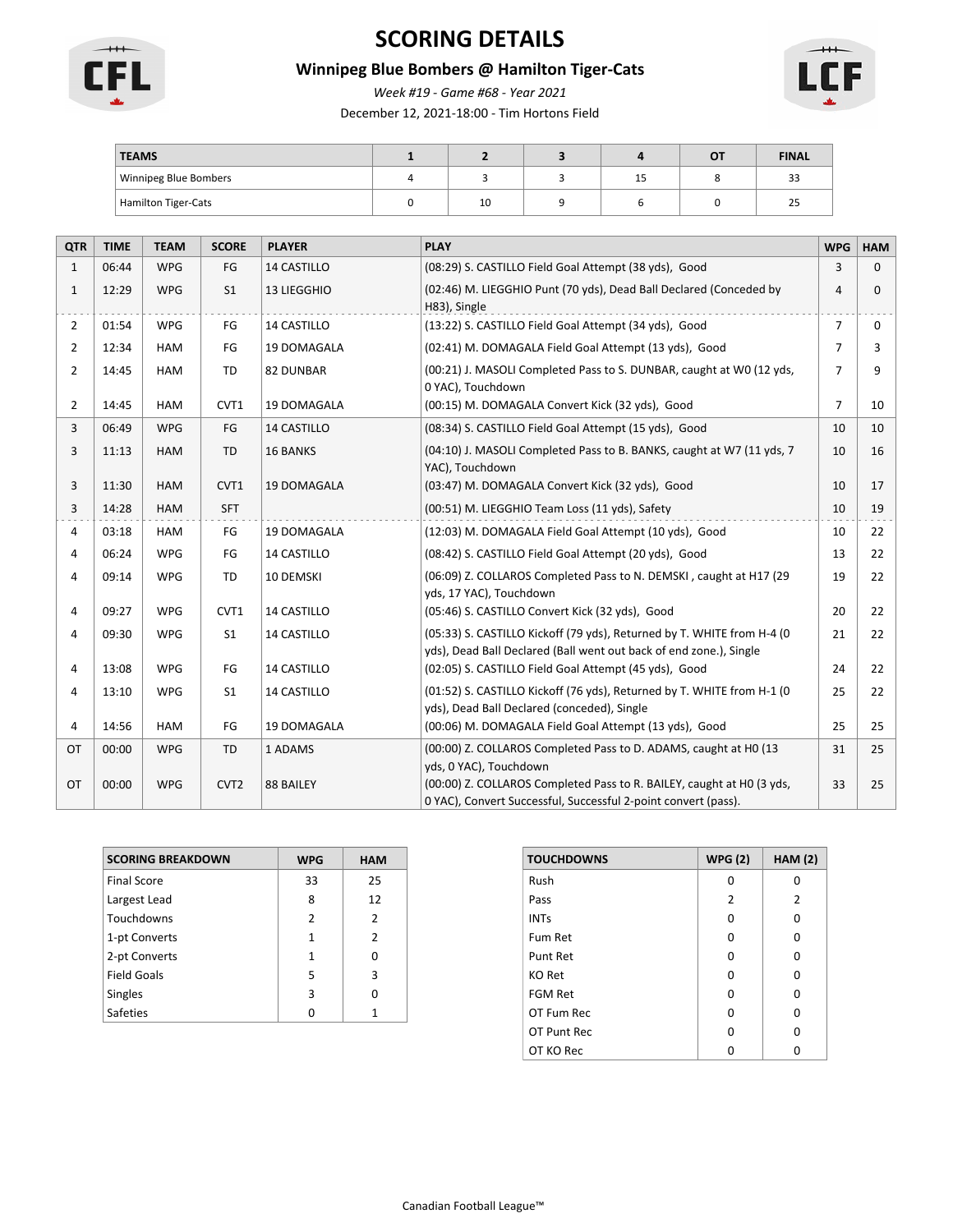

# **Team Statistics**

## **Winnipeg Blue Bombers @ Hamilton Tiger-Cats**

*Week #19 - Game #68 - Year 2021*

December 12, 2021-18:00 - Tim Hortons Field



| <b>NET OFFENCE &amp; POSSESSION</b>             | <b>Winnipeg Blue Bombers (33)</b> | Hamilton Tiger-Cats (25)          |
|-------------------------------------------------|-----------------------------------|-----------------------------------|
| FIRST DOWNS: Total (Rush - Pass - Penalty)      | $17(4 - 12 - 1)$                  | $18(7 - 10 - 1)$                  |
| Rushing (Yards-Att / Avg)                       | 79 - 20 / 4.0                     | $106 - 21 / 5.0$                  |
| Passing (Yards-Att / Avg)                       | 240 - 32 / 7.5                    | $209 - 34 / 6.1$                  |
| Team Losses (Yards-Num)                         | $23 - 4$                          | $18 - 3$                          |
| Net Offence (Yards-Plays / Avg)                 | $296 - 56 / 5.3$                  | $297 - 58 / 5.1$                  |
| 1st Down (Yards-Att / Avg)                      | $200 - 32 / 6.3$                  | $241 - 34 / 7.1$                  |
| 2nd Down (Yards-Att / Avg)                      | $107 - 23 / 4.7$                  | $40 - 21 / 1.9$                   |
| 3rd Down (Yards-Att / Avg)                      | $-11 - 1 / -11.0$                 | $16 - 3 / 5.3$                    |
| Time of Possession                              | 29:08                             | 30:52                             |
| <b>PASSING</b>                                  | <b>Winnipeg Blue Bombers (33)</b> | Hamilton Tiger-Cats (25)          |
| Pass Attempts-Completions / Yards               | $32 - 21 / 240$                   | $34 - 24 / 209$                   |
| Interceptions-TD Passes-Long                    | $2 - 2 - 34$                      | $2 - 2 - 36$                      |
| Completion % / Efficiency                       | 66% / 82.8                        | 71% / 81.6                        |
| <b>TURNOVERS &amp; PENALTIES</b>                | <b>Winnipeg Blue Bombers (33)</b> | <b>Hamilton Tiger-Cats (25)</b>   |
| GIVEAWAYS: Total (Fumbles - INT - Downs)        | $3(1 - 2 - 0)$                    | $3(0 - 2 - 1)$                    |
| Fumbles - Fumbles Lost                          | $1 - 1$                           | $1 - 0$                           |
| Penalties (Accepted, No-Yards)                  | $4 - 40$                          | $8 - 65$                          |
| Declined Penalties (No)                         | $\mathbf{1}$                      | $\overline{2}$                    |
| <b>OTHER GAME DATA</b>                          | <b>Winnipeg Blue Bombers (33)</b> | Hamilton Tiger-Cats (25)          |
| SACKS ALLOWED: No-Yards (1st - 2nd - 3rd)       | $1 - 9(0 - 1 - 0)$                | $3 - 18(1 - 2 - 0)$               |
| 2nd Down Conversions ALL (Att - Made / Pct)     | $23 - 8 / 35%$                    | $22 - 5 / 23%$                    |
| 2nd Down Conversions 1-3 Yds (Att - Made / Pct) | $3 - 3 / 100%$                    | $3 - 1 / 33%$                     |
| 2nd Down Conversions 4-6 Yds (Att - Made / Pct) | $7 - 1/14%$                       | $6 - 1/17%$                       |
| 2nd Down Conversions 7+ Yds (Att - Made / Pct)  | $13 - 4 / 31%$                    | $13 - 3 / 23%$                    |
| Redzone Results (Opp - TDs / Pct)               | $4 - 1 / 25%$                     | $5 - 2 / 40%$                     |
| 1-Pt Converts (Att / Made)                      | 1/1                               | $2/2$                             |
| 2-Pt Converts (Att / Made)                      | 1/1                               | 0/0                               |
| Field Goals (Att / Made / LG)                   | 5/5/45                            | 3/3/13                            |
| Punting (No - Yds - Avg - LG - S / Net Avg)     | $5 - 193 - 38.6 - 70 - 1 / 29.8$  | $10 - 357 - 35.7 - 57 - 0 / 29.9$ |
| Kickoffs (No - Yds - Avg - LG - S)              | $6 - 376 - 62.7 - 79 - 2$         | $4 - 252 - 63 - 72 - 0$           |
| Punt Returns (No-Yards)                         | $8 - 58$                          | $3 - 9$                           |
| Kickoff Returns (No-Yards)                      | $4 - 93$                          | $6 - 63$                          |
| Field Goal Missed Returns (No-Yards)            | $0 - 0$                           | $0 - 0$                           |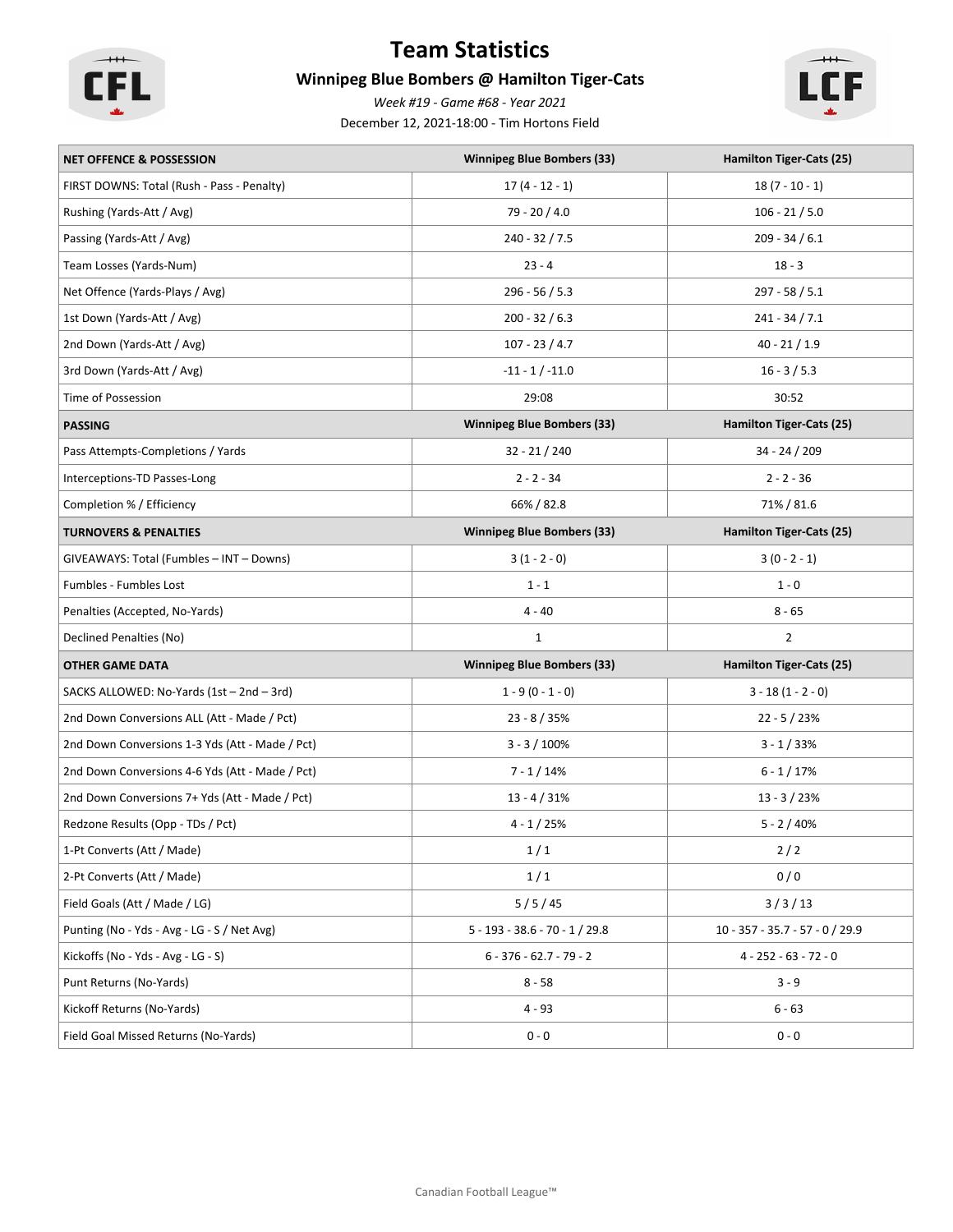

# **INDIVIDUAL OFFENCE & SPECIAL TEAMS**

# **Winnipeg Blue Bombers @ Hamilton Tiger-Cats**

*Week #19 - Game #68 - Year 2021*

December 12, 2021-18:00 - Tim Hortons Field



#### **Winnipeg Blue Bombers Hamilton Tiger-Cats**

| PASSING                           | ATT COM    |                | PCT          | <b>YDS</b><br>INT      |    | TD           | LG           | 30                |              | EFF          | PASSING                          |        | ATT COM        |                | PCT            | <b>YDS</b><br>INT | TD           |                | LG<br>30        |                | EFF                      |
|-----------------------------------|------------|----------------|--------------|------------------------|----|--------------|--------------|-------------------|--------------|--------------|----------------------------------|--------|----------------|----------------|----------------|-------------------|--------------|----------------|-----------------|----------------|--------------------------|
| 8 COLLAROS, Zach                  | 32         | 21             | 65.6         | 240                    | 2  | 2            | 34           | 1                 |              | 82.8         | 8 MASOLI, Jeremiah               | 25     | 20             | 80.0           |                | 185               | 1            | 2              | 36              | 1              | 109.6                    |
|                                   |            |                |              |                        |    |              |              |                   |              |              | 9 EVANS, Dane                    | 9      | 4              | 44.4           |                | 24                | $\mathbf{1}$ | $\pmb{0}$      | 13              | $\mathbf 0$    | 3.9                      |
| <b>RUSHING</b>                    |            |                | CAR          | <b>YDS</b>             |    | AVG          |              | LG TD 10          |              | 20           | <b>RUSHING</b>                   |        |                | CAR            | <b>YDS</b>     | AVG               |              | LG             | <b>TD</b>       | 10             | 20                       |
| 10 DEMSKI, Nic                    |            |                |              | $\overline{2}$<br>$-1$ |    | $-0.5$       | 0            | 0                 | 0            | 0            | 5 JACKSON, Don                   |        |                | 11             | 59             | 5.4               |              | 21             | $\mathbf 0$     | $\overline{2}$ | $\mathbf{1}$             |
| 33 HARRIS, Andrew                 |            |                | 18           | 80                     |    | 4.4          | 14           | 0                 | 1            | 0            | 8 MASOLI, Jeremiah               |        |                | 6              | 35             | 5.8               |              | 12             | $\mathbf 0$     | $\mathbf{1}$   | 0                        |
|                                   |            |                |              |                        |    |              |              |                   |              |              | 12 WHITE, Tim                    |        |                | $\mathbf{1}$   | 4              | 4.0               |              | 4              | $\pmb{0}$       | 0              | 0                        |
|                                   |            |                |              |                        |    |              |              |                   |              |              | 16 BANKS, Brandon                |        |                | $\overline{2}$ | 7              | 3.5               |              | $\overline{7}$ | $\pmb{0}$       | 0              | $\pmb{0}$                |
|                                   |            |                |              |                        |    |              |              |                   |              |              | 80 ACKLIN, Jaelon                |        |                | $\mathbf{1}$   | $\mathbf{1}$   | 1.0               |              | $\mathbf{1}$   | $\pmb{0}$       | 0              | $\mathbf 0$              |
| <b>RECEIVING</b>                  | <b>TAR</b> | <b>NO</b>      | <b>YDS</b>   | AVG                    | LG | <b>TD</b>    | YAC          |                   | 30           | 2D           | <b>RECEIVING</b>                 |        | <b>TAR</b>     | <b>NO</b>      | <b>YDS</b>     | AVG               | LG           | <b>TD</b>      | YAC             | 30             | 2D                       |
| 1 ADAMS, Darvin                   | 7          | 5              | 61           | 12.2                   | 21 | $\mathbf{1}$ | 16           |                   | 0            | 4            | 5 JACKSON, Don                   |        | $\overline{7}$ | 6              | 48             | 8.0               | 36           | 0              | 39              | 1              | 0                        |
| 10 DEMSKI, Nic                    | 9          | 4              | 27           | 6.8                    | 29 | $\mathbf{1}$ |              | 10                | $\mathbf 0$  | $\mathbf{1}$ | 12 WHITE, Tim                    |        | 5              | 4              | 33             | 8.3               | 20           | $\mathbf 0$    | 31              | $\mathbf 0$    | 0                        |
| 33 HARRIS, Andrew                 | 3          | $\overline{2}$ | 3            | 1.5                    | 3  | $\mathbf 0$  |              | 3                 | $\mathbf 0$  | 0            | 16 BANKS, Brandon                |        | 8              | 4              | 32             | 8.0               | 13           | 1              | 17              | $\mathbf 0$    | 1                        |
| 82 WOLITARSKY, Drew               | 5          | 4              | 48           | 12.0                   | 19 | $\mathbf 0$  |              | 9                 | $\mathbf 0$  | $\mathbf 0$  | 80 ACKLIN, Jaelon                |        | $\overline{7}$ | 4              | 33             | 8.3               | 13           | 0              | 3               | $\mathbf 0$    | 0                        |
| 88 BAILEY, Rasheed                | 3          | 3              | 60           | 20.0                   | 34 | $\mathbf 0$  |              | $\pmb{0}$         | $\mathbf{1}$ | $\pmb{0}$    | 82 DUNBAR, Steven                |        | $\overline{7}$ | 6              | 63             | 10.5              | 19           | $\mathbf{1}$   | 15              | $\mathbf 0$    | 0                        |
| 89 LAWLER, Kenny                  | 5          | 3              | 41           | 13.7                   | 19 | $\mathbf 0$  |              | 8                 | $\mathbf 0$  | $\mathbf 0$  |                                  |        |                |                |                |                   |              |                |                 |                |                          |
|                                   |            |                |              |                        |    |              |              |                   |              |              |                                  |        |                |                |                |                   |              |                |                 |                |                          |
| <b>TEAM LOSSES &amp; FUMBLES</b>  |            |                | TL.          | <b>YDS</b>             |    | QS           | <b>OTH</b>   | <b>FUM</b>        |              | <b>LST</b>   | <b>TEAM LOSSES &amp; FUMBLES</b> |        |                |                | TL             | <b>YDS</b>        | QS           |                | OTH FUM         |                | LST                      |
| 8 COLLAROS, Zach                  |            |                | 3            | 12                     |    | 1            | 2            |                   | 0            | 0            | 8 MASOLI, Jeremiah               |        |                |                | $\overline{2}$ | 12                |              | $\overline{2}$ | 0               | 0              | $\boldsymbol{0}$         |
| 13 LIEGGHIO, Marc                 |            |                | $\mathbf{1}$ | 11                     |    | 0            | $\mathbf{1}$ |                   | 0            | 0            | 9 EVANS, Dane                    |        |                |                | $\mathbf{1}$   | 6                 |              | 1              | 0               | 0              | $\boldsymbol{0}$         |
| 80 GRANT, Janarion                |            |                | $\mathbf 0$  | $\pmb{0}$              |    | $\mathbf 0$  | $\pmb{0}$    |                   | 1            | 1            | 11 KELLY, Kameron                |        |                |                | $\pmb{0}$      | $\pmb{0}$         |              | 0              | 0               | $\mathbf{1}$   | $\pmb{0}$                |
| <b>FIELD GOALS &amp; CONVERTS</b> | FG-ATT MD  | PCT            | LG           | S YDS                  |    |              |              | FG MISS C-ATT C-1 |              |              | FIELD GOALS & CONVERTS           | FG-ATT | <b>MD</b>      | PCT            | LG             | S                 | YDS          | FG MISS        |                 |                | C-ATT C-1                |
| 14 CASTILLO, Sergio               | 5          | 5 100.0        | 45           | $0$ 152                |    |              | (None)       |                   |              | $1 \quad 1$  | 19 DOMAGALA, Michael             | 3      | 3              | 100.0          |                | 13 0              | 36           | (None)         |                 |                | $2 \quad 2$              |
|                                   |            |                |              |                        |    |              |              |                   |              |              |                                  |        |                |                |                |                   |              |                |                 |                |                          |
| <b>PUNTING</b>                    |            |                | NO YDS       | AVG                    |    | LG           |              | S NET             |              | AVG          | <b>PUNTING</b>                   |        |                |                | NO YDS         | AVG               |              | LG             | S NET           |                | AVG                      |
| 13 LIEGGHIO, Marc                 |            |                | 5 193        | 38.6                   |    | 70           |              | 1 149             |              | 29.8         | 32 WHITFORD, Joel                |        |                |                | 10 357         | 35.7              |              | 57             | $0$ 299         |                | 29.9                     |
| <b>KICKOFFS</b>                   |            |                | NO YDS       | <b>AVG</b>             |    | LG           |              | S NET             |              | AVG          | <b>KICKOFFS</b>                  |        |                | NO YDS         |                | AVG               |              | LG             | S<br><b>NET</b> |                | AVG                      |
| 14 CASTILLO, Sergio               |            |                | 6 376        | 62.7                   |    | 79           |              | 2 329             |              | 54.8         | 19 DOMAGALA, Michael             |        |                |                | 4 252          | 63.0              |              | 72             | 0<br>159        |                | 39.8                     |
|                                   |            |                |              |                        |    |              |              |                   |              |              |                                  |        |                |                |                |                   |              |                |                 |                |                          |
| <b>PUNT RETURNS</b>               |            |                |              | <b>NO</b>              |    | <b>YDS</b>   | AVG          |                   |              | LG TD        | <b>PUNT RETURNS</b>              |        |                |                |                | <b>NO</b>         | <b>YDS</b>   |                | AVG             |                | LG TD                    |
| 21 HALLETT, Nick                  |            |                |              | $\mathbf{1}$           |    | 8            | 8.0          |                   | 8            | 0            | 2 ADELEKE, Tunde                 |        |                |                |                | $\mathbf{1}$      |              | $\overline{7}$ | 7.0             |                | $7\quad 0$               |
| 30 ROSE, Winston                  |            |                |              | $\mathbf{1}$           |    | $\mathbf{1}$ | 1.0          |                   | $\mathbf{1}$ | 0            | 4 WHITE, Papi                    |        |                |                |                | $\overline{2}$    |              | $\overline{2}$ | 1.0             |                | $2 \t 0$                 |
| 80 GRANT, Janarion                |            |                |              | 6                      |    | 49           | 8.2          |                   | 14           | 0            |                                  |        |                |                |                |                   |              |                |                 |                |                          |
| <b>KICKOFF RETURNS</b>            |            |                |              | <b>NO</b>              |    | YDS          | AVG          |                   |              | LG TD        | <b>KICKOFF RETURNS</b>           |        |                |                |                | <b>NO</b>         | YDS          |                | AVG             |                | LG TD                    |
| 80 GRANT, Janarion                |            |                |              | 4                      |    | 93           | 23.3         |                   | 36           | 0            | 4 WHITE, Papi                    |        |                |                |                | $\mathbf{1}$      | 21           |                | 21.0            | 21             | $\overline{\phantom{0}}$ |
|                                   |            |                |              |                        |    |              |              |                   |              |              | 12 WHITE, Tim                    |        |                |                |                | $\overline{2}$    |              | 0              | 0.0             | 0              | $\overline{\mathbf{0}}$  |
|                                   |            |                |              |                        |    |              |              |                   |              |              | 83 UNGERER, David                |        |                |                |                | 3                 |              | 42             | 14.0            |                | 24 0                     |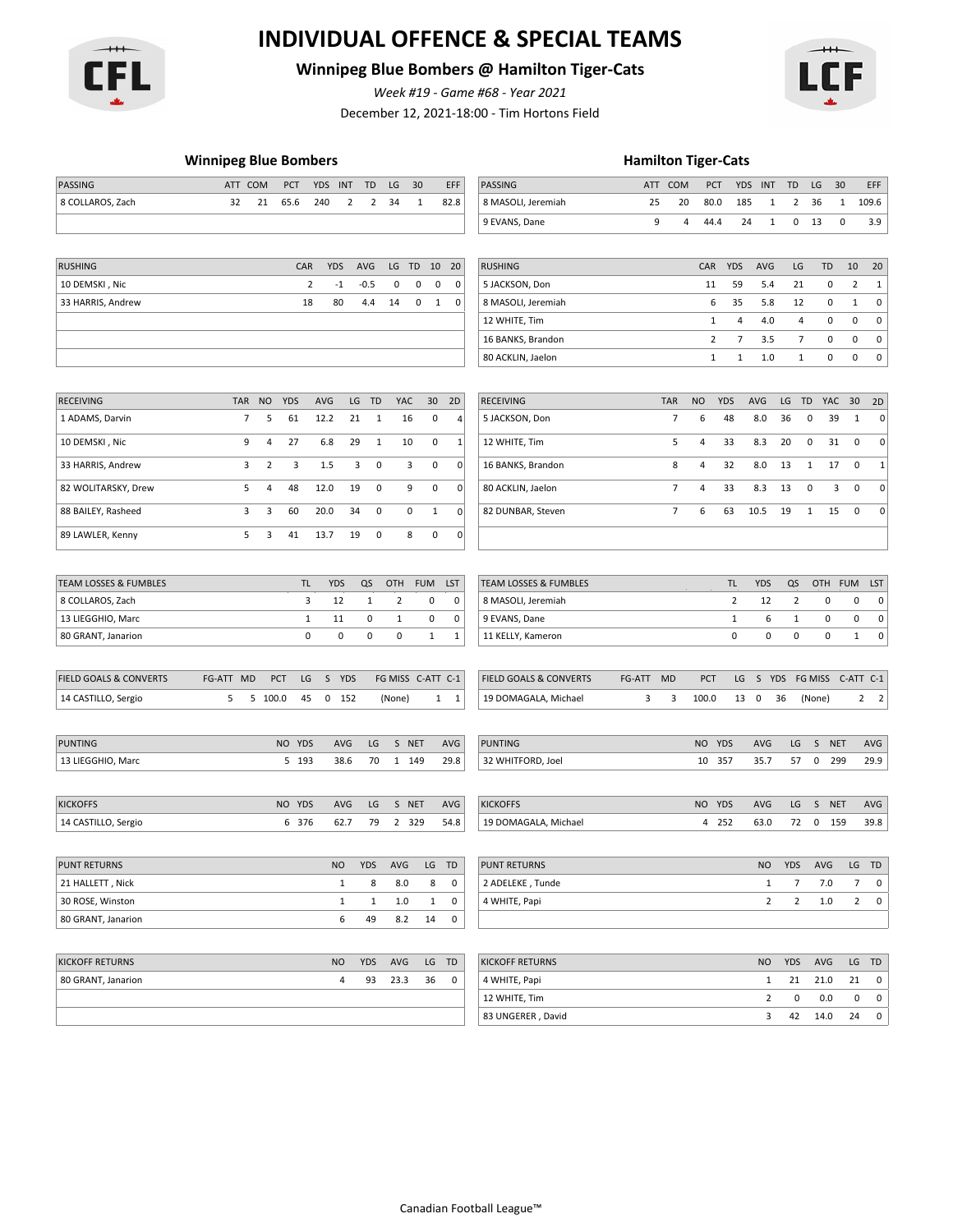

# **INDIVIDUAL & TEAM DEFENCE**

### **Winnipeg Blue Bombers @ Hamilton Tiger-Cats**

*Week #19 - Game #68 - Year 2021*

December 12, 2021-18:00 - Tim Hortons Field



### **Winnipeg Blue Bombers Hamilton Tiger-Cats**

| <b>PLAYER</b>                  | <b>DT</b>      | <b>ST</b>      | T              | <b>TFL</b>  | QS             | <b>YD</b>   | FF.          |
|--------------------------------|----------------|----------------|----------------|-------------|----------------|-------------|--------------|
|                                | 5              |                |                | 0           | 0              | 0           | 0            |
|                                | 3              | $\mathbf 0$    | 3              | 1           | 0              | $\mathbf 0$ | $\Omega$     |
| 9 TAYLOR, Nicholas             | 4              | 0              | 4              | $\mathbf 0$ | 0              | 0           | $\Omega$     |
| 19 WILSON, Kyrie               | 5.             | $\mathbf 0$    | 5              | 1           | 0              | $\mathbf 0$ | $\Omega$     |
| 21 HALLETT, Nick               | $\mathbf 0$    |                | 1              | $\mathbf 0$ | $\mathbf{0}$   | $\mathbf 0$ | $\Omega$     |
| 22 DARBY, Alden                | 6              | $\Omega$       | 6              | 0           | $\mathbf{0}$   | $\mathbf 0$ | 0            |
| 24 MILLER, Mike                | 0              |                | 1              | $\mathbf 0$ | $\mathbf{0}$   | $\mathbf 0$ | 0            |
| 27 AUGUSTINE, Johnny           | $\mathbf 0$    |                | 1              | 0           | 0              | 0           | $\Omega$     |
| 30 ROSE, Winston               | 4              | $\mathbf 0$    | 4              | 0           | $\mathbf{0}$   | $\mathbf 0$ | $\Omega$     |
| 32 NICHOLS, Deatrick           | 4              | $\Omega$       | 4              | 0           | $\mathbf{0}$   | $\mathbf 0$ | $\Omega$     |
| 33 HARRIS, Andrew              | $\mathbf 0$    | $\Omega$       | 0              | 0           | 0              | $\mathbf 0$ | 1            |
| 34 BRIGGS, Jesse               | $\mathbf 0$    |                | 1              | $\mathbf 0$ | $\mathbf{0}$   | $\mathbf 0$ | 0            |
| 37 ALEXANDER, Brandon          | $\overline{2}$ | $\Omega$       | $\overline{2}$ | $\mathbf 0$ | 0              | $\mathbf 0$ | $\Omega$     |
| 45 ALFORD, DeAundre            | 3              | $\mathbf 0$    | 3              | 0           | $\mathbf{0}$   | $\mathbf 0$ | $\Omega$     |
| 47 GASKILL-CADWALLADER, Tanner | 0              |                | 3              | $\mathbf 0$ | $\mathbf{0}$   | $\mathbf 0$ | $\Omega$     |
| 59 COUTURE, Michael            | $\mathbf{1}$   | 0              | 1              | 0           | $\mathbf{0}$   | $\mathbf 0$ | $\Omega$     |
| 89 LAWLER, Kenny               | 1              | $\Omega$       |                | $\mathbf 0$ | $\mathbf 0$    | $\mathbf 0$ | $\Omega$     |
| 95 THOMAS, Jake                | 4              | $\Omega$       | 4              | 1           | $\mathbf{1}$   | 6           | $\Omega$     |
| 98 RICHARDSON, Steven          | 4              | $\Omega$       | 4              | 0           | $\overline{2}$ | 12          | $\Omega$     |
| <b>GAME TOTALS</b>             | 46             | $\overline{ }$ | 53             | 3           | 3              | 18          | $\mathbf{1}$ |

| <b>PLAYER</b>             | DT             | <b>ST</b>      | <b>TT</b>               | <b>TFL</b>   | QS           | <b>YD</b>   | FF           |
|---------------------------|----------------|----------------|-------------------------|--------------|--------------|-------------|--------------|
| 0 EVANS, Ciante           | 4              | $\mathbf 0$    | 4                       | $\mathbf{1}$ | 0            | 0           | 0            |
| 2 ADELEKE, Tunde          | $\overline{2}$ | $\Omega$       | $\overline{2}$          | 0            | $\mathbf 0$  | $\mathbf 0$ | $\mathbf 0$  |
| 11 KELLY, Kameron         | $\overline{2}$ | $\mathbf 0$    | $\overline{2}$          | 0            | $\mathbf 0$  | 0           | 0            |
| 16 BANKS, Brandon         | $\mathbf{1}$   | $\mathbf 0$    | $\mathbf{1}$            | 0            | $\mathbf 0$  | $\mathbf 0$ | $\mathbf 0$  |
| 21 LAWRENCE, Simoni       | 6              | $\mathbf 0$    | 6                       | 0            | $\mathbf 0$  | $\mathbf 0$ | $\mathbf 0$  |
| 23 FREY, Chris            | $\mathbf 0$    | 3              | 3                       | 0            | $\mathbf 0$  | 0           | 0            |
| 25 ROLLE, Jumal           | $\overline{2}$ | $\mathbf 0$    | $\overline{2}$          | 0            | $\mathbf 0$  | $\mathbf 0$ | $\mathbf 0$  |
| 26 BROOKS, Cariel         | 3              | $\mathbf 0$    | 3                       | $\mathbf{1}$ | $\mathbf 0$  | 0           | $\mathbf 0$  |
| 30 KATSANTONIS, Stavros   | 5              | $\mathbf 0$    | 5                       | 0            | 0            | 0           | 0            |
| 35 DALY, Mike             | $\mathbf 0$    | $\mathbf{1}$   | $\mathbf{1}$            | 0            | $\mathbf 0$  | $\mathbf 0$ | $\mathbf 0$  |
| 36 FELTMATE, Bailey       | $\mathbf 0$    | 3              | 3                       | 0            | $\mathbf 0$  | $\mathbf 0$ | 0            |
| 38 GARAND-GAUTHIER, Felix | $\Omega$       | $\mathbf{1}$   | $\mathbf{1}$            | 0            | $\mathbf 0$  | $\mathbf 0$ | $\mathbf 0$  |
| 39 CROSS, Nick            | 0              | $\overline{2}$ | $\overline{2}$          | 0            | $\mathbf 0$  | 0           | $\mathbf{1}$ |
| 45 SANTOS-KNOX, Jovan     | 8              | $\mathbf 0$    | 8                       | 1            | $\mathbf 0$  | 0           | $\mathbf 0$  |
| 56 DAVIS, Ja'Gared        | $\mathbf{1}$   | $\mathbf 0$    | $\mathbf{1}$            | 0            | $\mathbf{1}$ | 9           | $\mathbf 0$  |
| 80 ACKLIN, Jaelon         | $\mathbf{1}$   | $\mathbf 0$    | $\mathbf{1}$            | 0            | $\mathbf 0$  | $\mathbf 0$ | 0            |
| 93 CARNEY, Malik          | $\mathbf{1}$   | $\mathbf 0$    | 1                       | 0            | $\mathbf 0$  | 0           | $\mathbf 0$  |
| 95 HOWSARE, Julian        | 3              | $\mathbf 0$    | 3                       | 0            | $\mathbf 0$  | 0           | 0            |
| 98 WYNN, Dylan            | $\overline{2}$ | $\mathbf 0$    | $\overline{\mathbf{c}}$ | 0            | $\mathbf 0$  | 0           | 0            |
| <b>GAME TOTALS</b>        | 41             | 10             | 51                      | 3            | $\mathbf{1}$ | 9           | $\mathbf{1}$ |

| <b>INT &amp; KNOCKDOWNS</b> | <b>INT</b> | <b>YDS</b> | LG       | <b>TD</b> | <b>KD</b>    |
|-----------------------------|------------|------------|----------|-----------|--------------|
| 19 WILSON, Kyrie            | 1          | 0          | $\Omega$ | 0         | 0            |
| 22 DARBY, Alden             | 1          | 4          | 4        | 0         | $\mathbf{1}$ |
| 32 NICHOLS, Deatrick        | 0          | 0          | $\Omega$ | $\Omega$  | $\mathbf{1}$ |
| 45 ALFORD, DeAundre         | 0          | 0          | $\Omega$ | $\Omega$  | $\mathbf{1}$ |
| 90 SAYLES, Casey            | 0          | 0          | $\Omega$ | $\Omega$  | $\mathbf{1}$ |
| 94 JEFFCOAT, Jackson        | 0          | 0          | $\Omega$ | $\Omega$  | $\mathbf{1}$ |
| <b>GAME TOTALS</b>          | ,          | 4          | 4        | $\bf{0}$  | 5            |

| INT & KNOCKDOWNS     | <b>INT</b>   | <b>YDS</b>     | LG          |              | TD KD        | <b>INT &amp; KNOCKDOWNS</b> | <b>INT</b>     | <b>YDS</b>  | LG           | TD.          | <b>KD</b> |
|----------------------|--------------|----------------|-------------|--------------|--------------|-----------------------------|----------------|-------------|--------------|--------------|-----------|
| 19 WILSON, Kyrie     |              | $\mathbf{0}$   | $\mathbf 0$ | $\mathbf 0$  | $\mathbf{0}$ | 11 KELLY, Kameron           |                | 60          | 47           | $\mathbf 0$  | 0         |
| 22 DARBY, Alden      |              | 4              | 4           | $\Omega$     |              | 25 ROLLE, Jumal             | $\mathbf{0}$   | $\mathbf 0$ | $\mathbf{0}$ | $\mathbf 0$  |           |
| 32 NICHOLS, Deatrick | $\Omega$     | $\Omega$       | 0           | $\Omega$     |              |                             |                |             |              |              |           |
| 45 ALFORD, DeAundre  | $\Omega$     | $\Omega$       | $\Omega$    | $\Omega$     | $\mathbf{1}$ |                             |                |             |              |              |           |
| 90 SAYLES, Casey     | $\Omega$     | $\Omega$       | $\Omega$    | $\Omega$     | $\mathbf{1}$ |                             |                |             |              |              |           |
| 94 JEFFCOAT, Jackson | $\Omega$     | $\Omega$       | $\mathbf 0$ | $\Omega$     | $\mathbf{1}$ |                             |                |             |              |              |           |
| <b>GAME TOTALS</b>   | $\mathbf{2}$ | $\overline{a}$ | 4           | $\mathbf{0}$ | 5            | <b>GAME TOTALS</b>          | $\overline{2}$ | 60          | 47           | $\mathbf{0}$ |           |
|                      |              |                |             |              |              |                             |                |             |              |              |           |

| <b>FUMBLE RETURNS</b> |  | <b>YDS</b> | LG | TD. | <b>FUMBLE RETURNS</b>     | <b>FR</b> | <b>YDS</b> | LG | <b>TD</b> |
|-----------------------|--|------------|----|-----|---------------------------|-----------|------------|----|-----------|
| None                  |  |            |    |     | 38 GARAND-GAUTHIER. Felix |           |            |    |           |
| <b>GAME TOTALS</b>    |  |            |    |     | <b>GAME TOTALS</b>        |           |            |    |           |

| <b>FUMBLE RETURNS</b>     | <b>FR</b> | <b>YDS</b> | LG | TD |
|---------------------------|-----------|------------|----|----|
| 38 GARAND-GAUTHIER, Felix |           |            |    |    |
| <b>GAME TOTALS</b>        |           |            |    |    |

| <b>TEAM DEFENCE</b>         |            | Winnipeg Blue Bombers |             |              | <b>Hamilton Tiger-Cats</b> |            |             |              |  |  |  |
|-----------------------------|------------|-----------------------|-------------|--------------|----------------------------|------------|-------------|--------------|--|--|--|
| TIME DEFENCE ON FIELD       |            | 30:52                 |             |              |                            | 29:08      |             |              |  |  |  |
| <b>DEFENSIVE PLAYS</b>      | <b>TOT</b> | Rs                    | Ps          | TL.          | <b>TOT</b>                 | <b>Rs</b>  | Ps          | TL.          |  |  |  |
| Game Total                  | 61         | 23                    | 35          | 3            | 58                         | 21         | 33          | 4            |  |  |  |
| <b>TAKEAWAYS</b>            | <b>TOT</b> | <b>INT</b>            | <b>FR</b>   | <b>DOWNS</b> | <b>TOT</b>                 | <b>INT</b> | <b>FR</b>   | <b>DOWNS</b> |  |  |  |
| Game Total                  | 3          | $\overline{2}$        | $\mathbf 0$ | 1            | 2                          | 2          | $\mathbf 0$ | 0            |  |  |  |
| <b>NET OFFENCE ALLOWED</b>  | <b>NO</b>  | <b>YDS</b>            |             | AVG          | <b>NO</b>                  |            | <b>YDS</b>  | AVG          |  |  |  |
| 1st Down                    | 35         | 241                   |             | 6.89         | 33                         |            | 200         | 6.06         |  |  |  |
| 2nd Down                    | 23         | 40                    |             | 1.74         | 23                         |            | 107         | 4.65         |  |  |  |
| 3rd Down                    | 3          | 16                    |             | 5.33         | 2                          | $-11$      |             | $-5.50$      |  |  |  |
| <b>OPPONENT CONVERSIONS</b> | <b>ATT</b> | <b>MD</b>             |             | %            | <b>ATT</b>                 |            | <b>MD</b>   | %            |  |  |  |
| 2nd Down                    | 23         | 5                     |             | 0.22         | 23                         |            | 8           | 0.35         |  |  |  |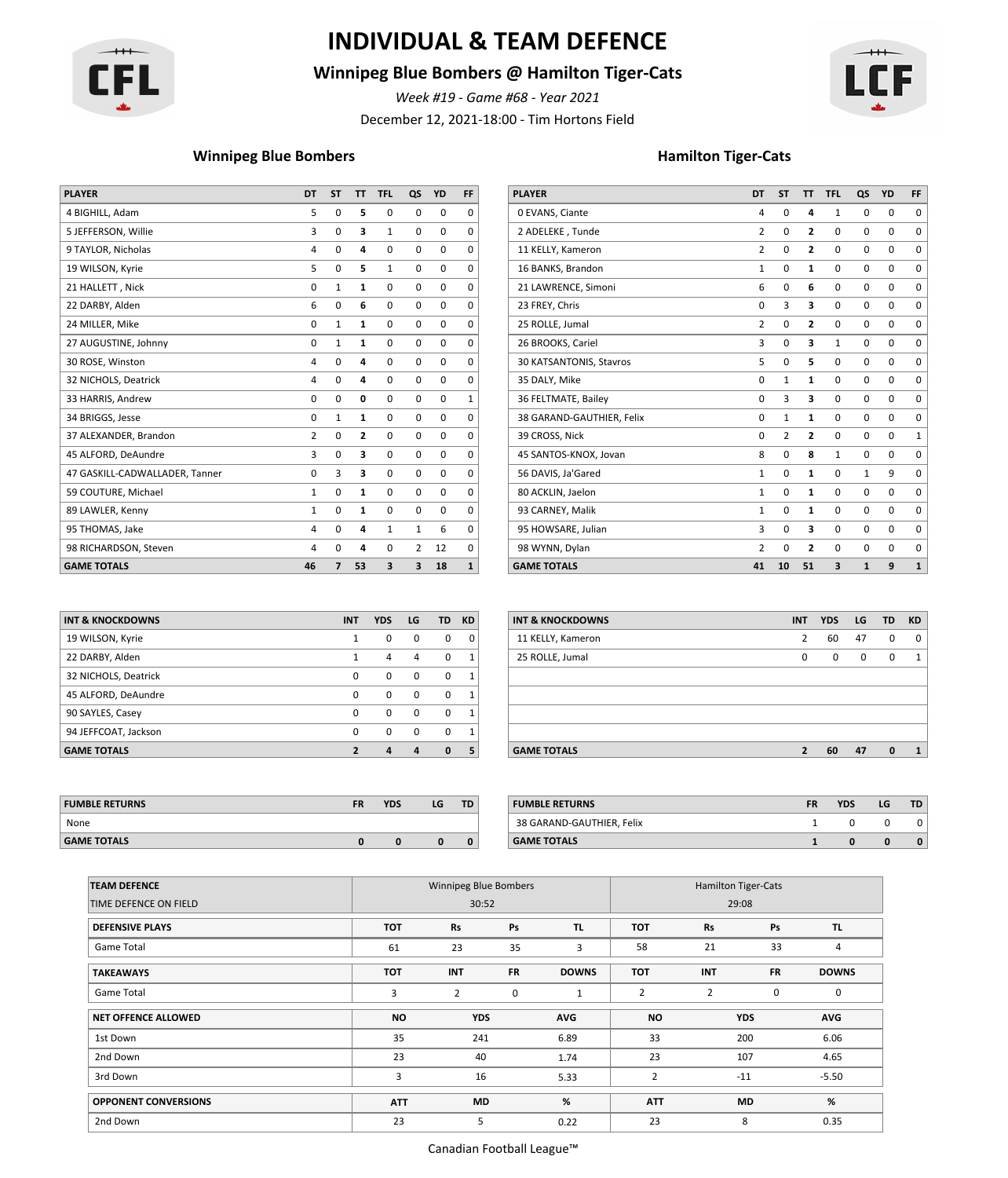

# **Penalty Details**

# **Winnipeg Blue Bombers @ Hamilton Tiger-Cats**

December 12, 2021-18:00 - Tim Hortons Field *Week #19 - Game #68 - Year 2021*

|                | <b>PENALTY CALLS</b> |       |             |                  |                         | <b>YARDS</b>         |               |             |              |
|----------------|----------------------|-------|-------------|------------------|-------------------------|----------------------|---------------|-------------|--------------|
|                | QTR PL#              | TIME* | <b>TEAM</b> | <b>SITUATION</b> | ## PLAYER               | <b>PENALTY CALLS</b> | <b>STATUS</b> | <b>WPG</b>  | <b>HAM</b>   |
| $\mathbf{1}$   | 18                   | 06:54 | <b>HAM</b>  | Offence          | <b>WOODMANSEY</b><br>64 | Holding              | Accepted      |             | 10           |
| 1              | 23                   | 03:59 | <b>WPG</b>  | Offence          | <b>BRYANT</b><br>66     | <b>Illegal Block</b> | Accepted      | 10          |              |
| 1              | 29                   | 01:22 | <b>HAM</b>  | STC-P            | 29<br><b>BENNETT</b>    | No Yards, 5 yds      | Accepted      |             | 5            |
| 2              | 46                   | 07:33 | <b>WPG</b>  | Defence          | 5 JEFFERSON             | Roughing the Passer  | Accepted      | 15          |              |
| $\overline{2}$ | 51                   | 04:43 | <b>WPG</b>  | Defence          | 94 JEFFCOAT             | Offside, Defence     | Accepted      | 5           |              |
| 2              | 61                   | 01:33 | <b>WPG</b>  | STR-P            | 3 HANSEN                | Holding, Return      | Accepted      | 10          |              |
| 3              | 74                   | 13:30 | <b>HAM</b>  | STC-P            | 32 WHITFORD             | Illegal Punt, Out of | Accepted      |             | 10           |
|                |                      |       |             |                  |                         | <b>Bounds</b>        |               |             |              |
| 3              | 97                   | 01:56 | <b>HAM</b>  | Offence          | 80 ACKLIN               | Offside, Offence     | Declined      |             | 0            |
| 4              | 116                  | 09:08 | <b>WPG</b>  | Offence          | 89 LAWLER               | Pass Interference,   | Declined      | $\mathbf 0$ |              |
|                |                      |       |             |                  |                         | Offence              |               |             |              |
| 4              | 119                  | 07:50 | <b>HAM</b>  | Offence          | <b>WOODMANSEY</b><br>64 | Holding              | Declined      |             | $\mathbf{0}$ |
| 4              | 120                  | 07:28 | HAM         | STC-P            | <b>BEVERETTE</b><br>28  | No Yards, 5 yds      | Accepted      |             | 5            |
| 4              | 126                  | 05:30 | <b>HAM</b>  | Offence          | <b>MURRAY</b><br>69     | Roughness, General   | Accepted      |             | 15           |
| 4              | 131                  | 02:53 | HAM         | Defence          | 95 HOWSARE              | Offside, Defence     | Accepted      |             | 5            |
| 5              | 148                  | 00:00 | <b>HAM</b>  | Defence          | HOWSARE<br>95           | Offside, Defence     | Accepted      |             | 5            |
| 5              | 155                  | 00:00 | HAM         | Offence          | REVENBERG<br>57         | Holding              | Accepted      |             | 10           |

| <b>PENALTY SUMMARY (ACCEPTED)</b> |   |  |  |  |  |  |  |  |  |  |  |
|-----------------------------------|---|--|--|--|--|--|--|--|--|--|--|
| Preventable                       |   |  |  |  |  |  |  |  |  |  |  |
| Illegal Punt, Out of Bounds       | 1 |  |  |  |  |  |  |  |  |  |  |
| No Yards, 5 yds                   | 2 |  |  |  |  |  |  |  |  |  |  |
| Offside, Defence                  | 3 |  |  |  |  |  |  |  |  |  |  |
| <b>Technical</b>                  |   |  |  |  |  |  |  |  |  |  |  |
| Holding                           | 2 |  |  |  |  |  |  |  |  |  |  |
| Holding, Return                   | 1 |  |  |  |  |  |  |  |  |  |  |
| Illegal Block                     | 1 |  |  |  |  |  |  |  |  |  |  |
| <b>Roughness</b>                  |   |  |  |  |  |  |  |  |  |  |  |
| Roughing the Passer               | 1 |  |  |  |  |  |  |  |  |  |  |
| Roughness, General                | 1 |  |  |  |  |  |  |  |  |  |  |

|                                |                    | <b>TOTAL</b>              |            | <b>WPG</b>   |            | <b>HAM</b>     |            |  |
|--------------------------------|--------------------|---------------------------|------------|--------------|------------|----------------|------------|--|
| <b>GAME SUMMARY (ACCEPTED)</b> |                    | <b>NO</b>                 | <b>YDS</b> | <b>NO</b>    | <b>YDS</b> | <b>NO</b>      | <b>YDS</b> |  |
| <b>Penalties</b>               |                    | 12                        | 105        | 4            | 40         | 8              | 65         |  |
| Preventable                    |                    | 6                         | 35         | $\mathbf{1}$ | 5          | 5              | 30         |  |
| Roughness                      |                    | 2                         | 30         | $\mathbf{1}$ | 15         | 1              | 15         |  |
| Technical                      |                    | 4                         | 40         | 2            | 20         | $\overline{2}$ | 20         |  |
| <b>Situation</b>               |                    |                           |            |              |            |                |            |  |
| Offence                        |                    | 4                         | 45         | $\mathbf{1}$ | 10         | 3              | 35         |  |
| Defence                        |                    | 4                         | 30         | 2            | 20         | $\overline{2}$ | 10         |  |
| <b>ST Coverage</b>             |                    | 3                         | 20         | 0            | $\Omega$   | 3              | 20         |  |
| <b>ST Return</b>               |                    | $\mathbf{1}$              | 10         | $\mathbf{1}$ | 10         | $\Omega$       | 0          |  |
| Declined **                    |                    | 3                         |            | $\mathbf{1}$ |            | $\overline{2}$ |            |  |
|                                |                    | <b>OTHER PENALTY DATA</b> |            |              |            |                |            |  |
|                                | <b>Total Plays</b> |                           |            |              | 157        |                |            |  |

Plays With Penalties (Accepted) 12 Plays With Penalties (All) 15

*\*Penalty times shown are the start time (Game Clock, time remaining in the Quarter) of the following play.*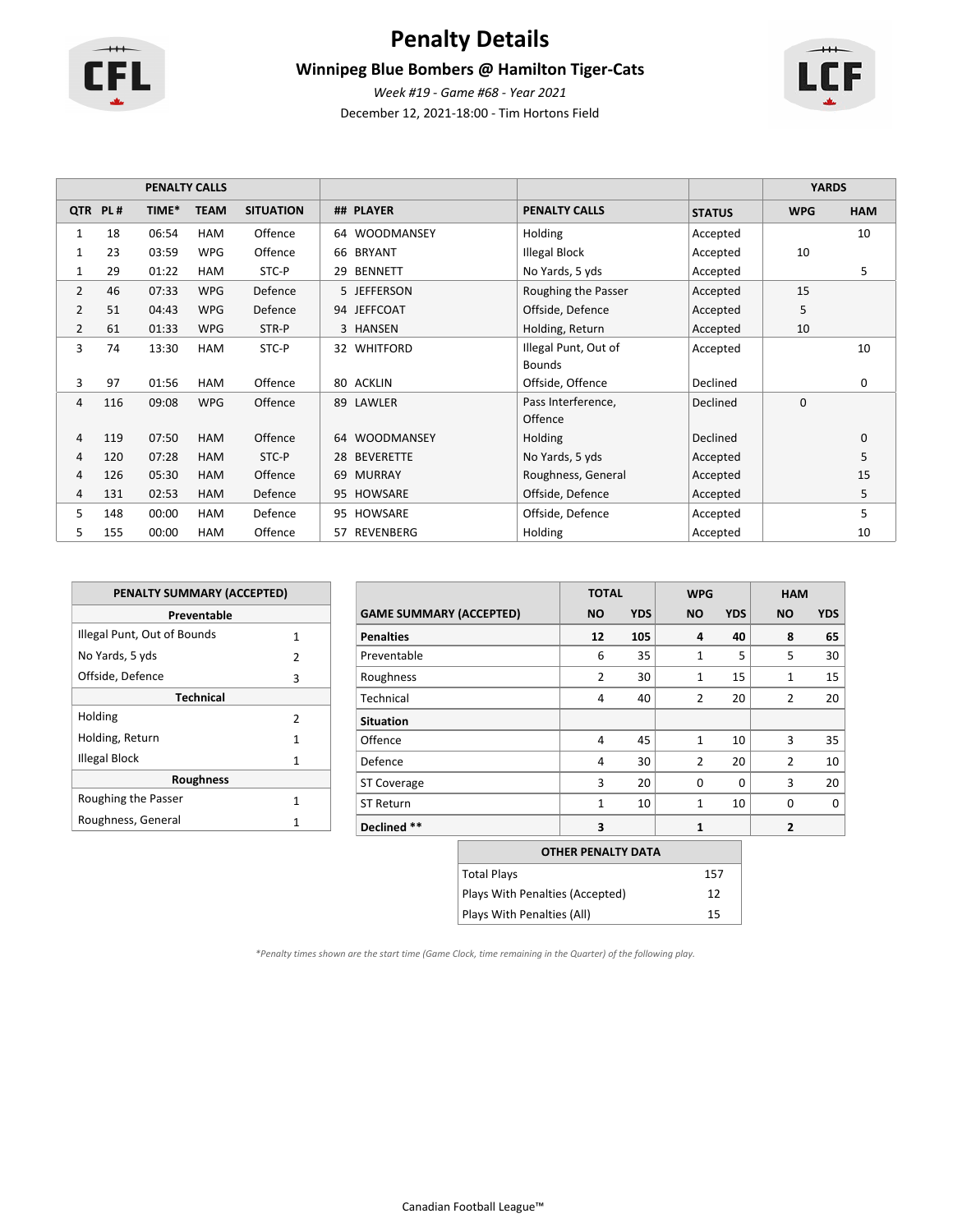

# **DRIVE CHART**

# **Winnipeg Blue Bombers @ Hamilton Tiger-Cats**





December 12, 2021-18:00 - Tim Hortons Field *Week #19 - Game #68 - Year 2021*

|                | Winnipeg Blue Bombers |             |            |              |                       |        |           |                |              |                |                             |                |              |    |                |                |  |
|----------------|-----------------------|-------------|------------|--------------|-----------------------|--------|-----------|----------------|--------------|----------------|-----------------------------|----------------|--------------|----|----------------|----------------|--|
|                |                       |             |            |              | <b>Start of Drive</b> |        |           | 1st            |              |                | <b>Plays From Scrimmage</b> |                | Other        |    | <b>Net</b>     |                |  |
| #              | QB                    | <b>YDLN</b> | <b>RES</b> | Qtr          | Time                  | Play # | <b>RZ</b> | <b>Downs</b>   | Ps           | <b>Rs</b>      | SA                          | <b>TL</b>      | K            | PN | No             | Yds            |  |
| 1              | 8                     | H51         | Punt       | $\mathbf{1}$ | 13:38                 | 5      |           | 0              | 1            | $\mathbf{1}$   |                             |                | $\mathbf{1}$ |    | 3              | 4              |  |
| $\overline{2}$ | 8                     | H46         | FG         | $\mathbf{1}$ | 10:41                 | 12     |           |                | 2            | $\mathbf{1}$   |                             |                | 1            |    | 4              | 16             |  |
| 3              | 8                     | W37         | Punt       | $\mathbf{1}$ | 5:14                  | 21     |           | $\mathbf{1}$   | 2            | 2              |                             |                | 1            | 1  | 6              | 23             |  |
| 4              | 8                     | H30         | FG         | $\mathbf{1}$ | 0:55                  | 30     | ✓         | $\mathbf{1}$   | $\mathbf{1}$ | $\overline{2}$ | 1                           |                | 1            |    | 5              | $\overline{4}$ |  |
| 5              | 8                     | W20         | Punt       | 2            | 11:31                 | 40     |           | $\mathbf{1}$   | 2            | $\mathbf{1}$   |                             |                | 1            |    | 4              | 25             |  |
| 6              | 8                     | W35         | Punt       | 2            | 2:26                  | 56     |           | 0              | $\mathbf{1}$ | $\mathbf{1}$   |                             |                | $\mathbf{1}$ |    | 3              | 5              |  |
| 7              | 8                     | W10         | Punt       | 2            | 1:26                  | 62     |           | 0              | 0            | 2              |                             |                | $\mathbf{1}$ |    | 3              | 7              |  |
| 8              | 8                     | W23         | End half   | 2            | 0:10                  | 69     |           | 0              | 0            | 0              |                             | $\overline{2}$ |              |    | 2              | $-3$           |  |
| 9              | 8                     | W38         | FG         | 3            | 13:22                 | 75     | ✓         | 3              | 6            | $\mathbf{1}$   |                             |                | 1            |    | 8              | 64             |  |
| 10             | 8                     | H44         | INT        | 3            | 6:53                  | 86     |           | 0              | 1            | $\mathbf{1}$   |                             |                |              |    | 2              | 4              |  |
| 11             | 8                     | W40         | INT        | 3            | 3:23                  | 94     |           | 0              | 1            | 1              |                             |                |              |    | $\overline{2}$ | 4              |  |
| 12             | 8                     | W13         | Saf        | 3            | 1:25                  | 99     |           | 0              | 2            | 0              |                             | $\mathbf{1}$   |              |    | 3              | $-13$          |  |
| 13             | 8                     | W40         | FG         | 4            | 11:37                 | 111    | ✓         | 4              | 5            | $\mathbf{1}$   |                             |                | $\mathbf{1}$ |    | 7              | 58             |  |
| 14             | 8                     | H48         | <b>TD</b>  | 4            | 6:56                  | 121    |           | $\overline{2}$ | 3            | 0              |                             |                |              |    | 3              | 48             |  |
| 15             | 8                     | W51         | FG         | 4            | 3:49                  | 129    |           | $\mathbf{1}$   | 2            | $\overline{2}$ |                             |                | $\mathbf{1}$ | 1  | 6              | 17             |  |
| 16             | 8                     | H35         | TD         | 5            | 0:00                  | 147    | ✓         | 3              | 3            | 4              |                             |                |              | 1  | 8              | 33             |  |
|                | AVG                   | <b>W45</b>  |            |              |                       |        | 4         | 17             | 32           | 20             | 1                           | 3              | 10           | 3  | 69             | 296            |  |

|                | <b>Hamilton Tiger-Cats</b> |                 |            |              |                       |                |              |                |                             |                |    |           |              |                |                |                |
|----------------|----------------------------|-----------------|------------|--------------|-----------------------|----------------|--------------|----------------|-----------------------------|----------------|----|-----------|--------------|----------------|----------------|----------------|
|                |                            |                 |            |              | <b>Start of Drive</b> |                |              | 1st            | <b>Plays From Scrimmage</b> |                |    |           |              | Other          |                | <b>Net</b>     |
| #              | QB                         | <b>YDLN</b>     | <b>RES</b> | Qtr          | <b>Time</b>           | Play #         | <b>RZ</b>    | <b>Downs</b>   | Ps                          | <b>Rs</b>      | SA | <b>TL</b> | ĸ            | PN             | <b>No</b>      | Yds            |
| 1              | 9                          | H <sub>24</sub> | Punt       | $\mathbf{1}$ | 14:52                 | $\overline{2}$ |              | 0              | 2                           | 0              |    |           | $\mathbf{1}$ |                | 3              | 1              |
| $\overline{2}$ | 9                          | H18             | Punt       | $\mathbf{1}$ | 12:22                 | 8              |              | 0              | 1                           | $\mathbf{1}$   |    |           | $\mathbf{1}$ |                | 3              | 2              |
| 3              | 9                          | H49             | <b>INT</b> | 1            | 10:53                 | 11             |              | 0              | 1                           | 0              |    |           |              |                | 1              | 0              |
| 4              | 9                          | H35             | Punt       | 1            | 8:16                  | 16             |              | $\mathbf{1}$   | 1                           | 1              | 1  |           | $\mathbf{1}$ | $\mathbf{1}$   | 5              | 5              |
| 5              | 9                          | H35             | Punt       | $\mathbf{1}$ | 2:23                  | 27             |              | 0              | 2                           | 0              |    |           | $\mathbf{1}$ |                | 3              | $-1$           |
| 6              | 9                          | H30             | Punt       | 2            | 13:00                 | 36             |              | $\mathbf{1}$   | 2                           | 1              |    |           | 1            |                | 4              | 17             |
| 7              | 8                          | H32             | FG         | 2            | 8:45                  | 44             | ✓            | 4              | 4                           | 5              |    |           | 1            | $\overline{2}$ | 12             | 53             |
| 8              | 8                          | H49             | Punt       | 2            | 1:45                  | 59             |              | 0              | $\overline{2}$              | 0              |    |           | $\mathbf{1}$ |                | 3              | 4              |
| 9              | 8                          | W48             | <b>TD</b>  | 2            | 0:30                  | 65             | ✓            | $\overline{2}$ | 2                           | 0              |    |           |              |                | $\overline{2}$ | 48             |
| 10             | 8                          | H41             | Punt       | 3            | 14:56                 | 72             |              | 0              | 0                           | 2              |    |           | 1            |                | 3              | 6              |
| 11             | 8                          | H35             | $T/O$ Dn   | 3            | 8:11                  | 83             |              | 0              | 1                           | $\overline{2}$ |    |           |              |                | 3              | 9              |
| 12             | 8                          | W27             | <b>TD</b>  | 3            | 5:42                  | 88             | $\checkmark$ | $\overline{2}$ | 1                           | 3              |    |           |              |                | 4              | 27             |
| 13             | 8                          | W46             | Punt       | 3            | 2:16                  | 96             |              | 0              | 1                           | 0              | 1  |           | 1            |                | 3              | -6             |
| 14             | 8                          | W53             | FG         | 3            | 0:24                  | 103            | ✓            | 3              | 2                           | 4              |    |           | 1            |                | $\overline{7}$ | 50             |
| 15             | 8                          | H35             | Punt       | 4            | 8:36                  | 118            |              | 0              | 1                           | 0              | 1  |           | $\mathbf{1}$ |                | 3              | -6             |
| 16             | 8                          | H <sub>35</sub> | Punt       | 4            | 5:30                  | 126            |              | 0              | 2                           | 0              |    |           | 1            |                | 3              | 17             |
| 17             | 8                          | H35             | FG         | 4            | 1:50                  | 136            | $\checkmark$ | 5              | $\overline{7}$              | $\overline{2}$ |    |           | $\mathbf{1}$ |                | 10             | 69             |
| 18             | 8                          | W35             | <b>INT</b> | 5            | 0:00                  | 155            |              | 0              | $\overline{2}$              | 0              |    |           |              | 1              | 3              | $\overline{2}$ |
|                | AVG                        | H44             |            |              |                       |                | 5            | 18             | 34                          | 21             | 3  | 0         | 13           | 4              | 75             | 297            |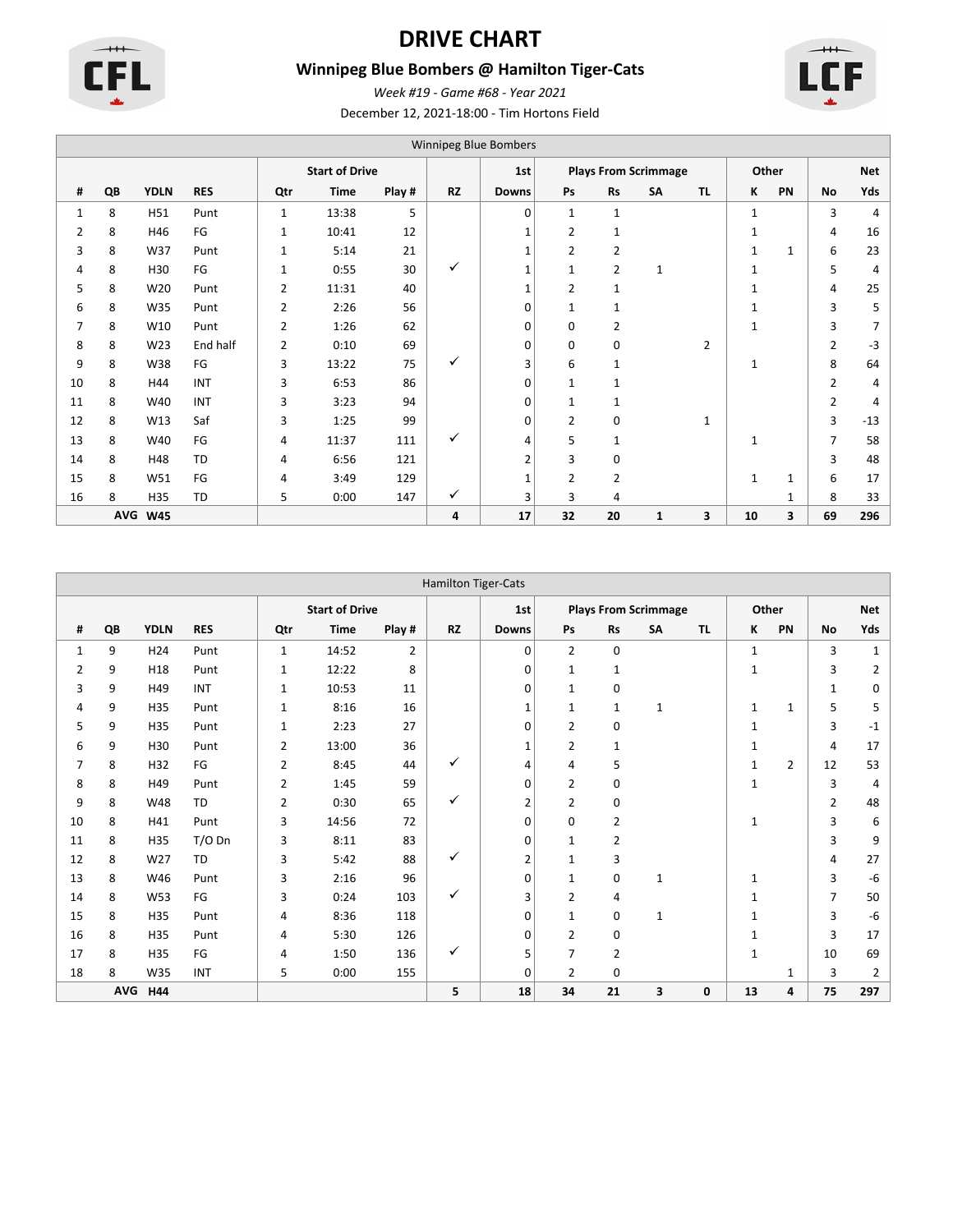

## **Winnipeg Blue Bombers @ Hamilton Tiger-Cats**

December 12, 2021-18:00 - Tim Hortons Field *Week #19 - Game #68 - Year 2021*



### **First Quarter**

| #  | Team       | Pos             | D/Y  | Clock   | Play                                                                                                                                                                  |
|----|------------|-----------------|------|---------|-----------------------------------------------------------------------------------------------------------------------------------------------------------------------|
| 1  | WPG        | W35             |      | (15:00) | S. CASTILLO Kickoff (72 yds), Returned by P. WHITE from H3 (21 yds), Special Teams Tackle: J. BRIGGS                                                                  |
| 2  | HAM        | H <sub>24</sub> | 1/10 | (14:52) | D. EVANS Completed Pass to T. WHITE, caught at H22 (1 yds, 1 YAC), Tackle: K. WILSON                                                                                  |
| 3  | HAM        | H <sub>25</sub> | 2/9  | (14:09) | D. EVANS Incomplete Pass intended for B. BANKS at H35, Knocked down by D. ALFORD                                                                                      |
| 4  | HAM        | H <sub>25</sub> | 3/9  | (14:00) | J. WHITFORD Punt (34 yds), Returned by J. GRANT from W51 (8 yds), Special Teams Tackle: B. FELTMATE                                                                   |
|    |            |                 |      |         | HAM Drive: 3 plays, 1 yard, 01:14                                                                                                                                     |
| 5  | <b>WPG</b> | H51             | 1/10 | (13:38) | A. HARRIS Run (4 yds), Tackle: S. LAWRENCE                                                                                                                            |
| 6  | <b>WPG</b> | H47             | 2/6  | (13:04) | Z. COLLAROS Incomplete Pass intended for N. DEMSKI at H50                                                                                                             |
| 7  | <b>WPG</b> | H47             | 3/6  | (12:43) | M. LIEGGHIO Punt (29 yds), Ball Out of Bounds                                                                                                                         |
|    |            |                 |      |         | WPG Drive: 3 plays, 4 yards, 01:16                                                                                                                                    |
| 8  | HAM        | H <sub>18</sub> | 1/10 | (12:22) | D. JACKSON Run (2 yds), Tackle: S. RICHARDSON                                                                                                                         |
| 9  | HAM        | H <sub>20</sub> | 2/8  | (11:48) | D. EVANS Incomplete Pass intended for S. DUNBAR at H25                                                                                                                |
| 10 | HAM        | H <sub>20</sub> | 3/8  | (11:24) | J. WHITFORD Punt (43 yds), Returned by J. GRANT from W47 (14 yds), J. GRANT Fumble forced by N. CROSS, Lost,                                                          |
|    |            |                 |      |         | Recovered by F. GARAND-GAUTHIER at H49 (0 yds), Ran Out of Bounds                                                                                                     |
|    |            |                 |      |         | HAM Drive: 3 plays, 2 yards, 01:29                                                                                                                                    |
| 11 | HAM        | H49             | 1/10 | (10:53) | D. EVANS Pass Intercepted by A. DARBY at H50 (returned 4 yds), Tackle: B. BANKS                                                                                       |
|    |            |                 |      |         | HAM Drive: 1 play, 0 yards, 00:12                                                                                                                                     |
| 12 | <b>WPG</b> | H46             | 1/10 | (10:41) | Z. COLLAROS Completed Pass to K. LAWLER, caught at H32 (14 yds, 0 YAC), Tackle: C. BROOKS                                                                             |
| 13 | <b>WPG</b> | H32             | 1/10 | (10:11) | A. HARRIS Run (2 yds), Tackle: S. KATSANTONIS                                                                                                                         |
| 14 | <b>WPG</b> | H30             | 2/8  | (09:29) | Z. COLLAROS Completed Pass to A. HARRIS, caught at H30 (0 yds, 0 YAC), Tackle: J. ROLLE                                                                               |
| 15 | <b>WPG</b> | H <sub>30</sub> | 3/8  | (08:29) | S. CASTILLO Field Goal Attempt (38 yds), Good                                                                                                                         |
|    |            |                 |      |         | WPG 3 HAM 0<br>WPG Scoring Drive: 4 plays, 16 yards, 02:25                                                                                                            |
| 16 | HAM        | H35             | 1/10 | (08:16) | D. EVANS Completed Pass to T. WHITE, caught at H31 (11 yds, 11 YAC), Tackle: B. ALEXANDER                                                                             |
| 17 | HAM        | H46             | 1/10 | (07:38) | B. BANKS Run (0 yds), Tackle: A. DARBY                                                                                                                                |
| 18 | HAM        | H46             | 2/10 | (06:54) | D. EVANS Completed Pass to J. ACKLIN, caught at H51 (10 yds, 5 YAC), Tackle: A. BIGHILL, Penalty: Holding called on<br>Hamilton (C. WOODMANSEY) (10 yds.) - No Play   |
| 19 | HAM        | H36             | 2/20 | (06:29) | D. EVANS Sacked by S. RICHARDSON (6 yds), D. EVANS Team Loss (-6 yds)                                                                                                 |
| 20 | HAM        | H30             | 3/26 | (05:41) | J. WHITFORD Punt (47 yds), Returned by J. GRANT from W33 (4 yds), Pushed Out of Bounds by M. DALY                                                                     |
|    |            |                 |      |         | HAM Drive: 5 plays, -5 yards, 03:02                                                                                                                                   |
| 21 | <b>WPG</b> | W37             | 1/10 | (05:14) | A. HARRIS Run (4 yds), Tackle: J. HOWSARE                                                                                                                             |
| 22 | <b>WPG</b> | W41             | 2/6  | (04:39) | Z. COLLAROS Completed Pass to D. ADAMS, caught at W46 (13 yds, 8 YAC), Tackle: J. HOWSARE                                                                             |
| 23 | <b>WPG</b> | W54             | 1/10 | (03:59) | Z. COLLAROS Completed Pass to K. LAWLER, caught at H50 (9 yds, 3 YAC), Tackle: C. EVANS, Penalty: Illegal Block<br>called on Winnipeg (S. BRYANT) (10 yds.) - No Play |
| 24 | WPG        | W44             | 1/20 | (03:51) | A. HARRIS Run (6 yds), Tackle: S. LAWRENCE                                                                                                                            |
| 25 | WPG        | W50             | 2/14 | (03:08) | Z. COLLAROS Incomplete Pass intended for A. HARRIS at W50                                                                                                             |
| 26 | <b>WPG</b> | <b>W50</b>      | 3/14 | (02:46) | M. LIEGGHIO Punt (70 yds), Dead Ball Declared (Conceded by H83), Single                                                                                               |
|    |            |                 |      |         | WPG 4 HAM 0<br>WPG Drive: 6 plays, 13 yards, 02:51                                                                                                                    |
| 27 | HAM        | H35             | 1/10 | (02:23) | D. EVANS Incomplete Pass intended for J. ACKLIN at H40, Knocked down by C. SAYLES                                                                                     |
| 28 | HAM        | H35             | 2/10 | (02:09) | D. EVANS Completed Pass to D. JACKSON, caught at H34 (-1 yds, -1 YAC), Tackle: K. WILSON                                                                              |
| 29 | HAM        | H34             | 3/11 | (01:22) | J. WHITFORD Punt (9 yds), Returned by N. HALLETT from H43 (8 yds), Special Teams Tackle: B. FELTMATE, Penalty: No                                                     |
|    |            |                 |      |         | Yards, 5 yds called on Hamilton (J. BENNETT) (5 yds.)                                                                                                                 |
|    |            |                 |      |         | HAM Drive: 3 plays, -1 yards, 01:28                                                                                                                                   |
| 30 | <b>WPG</b> | H30             | 1/10 | (00:55) | N. DEMSKI Run (-1 yds), Tackle: C. EVANS                                                                                                                              |
| 31 | <b>WPG</b> | H31             | 2/11 | (00:20) | Z. COLLAROS Completed Pass to D. ADAMS, caught at H26 (11 yds, 6 YAC), Tackle: S. LAWRENCE                                                                            |
|    | <b>WPG</b> |                 |      | (00:00) | End of Quarter                                                                                                                                                        |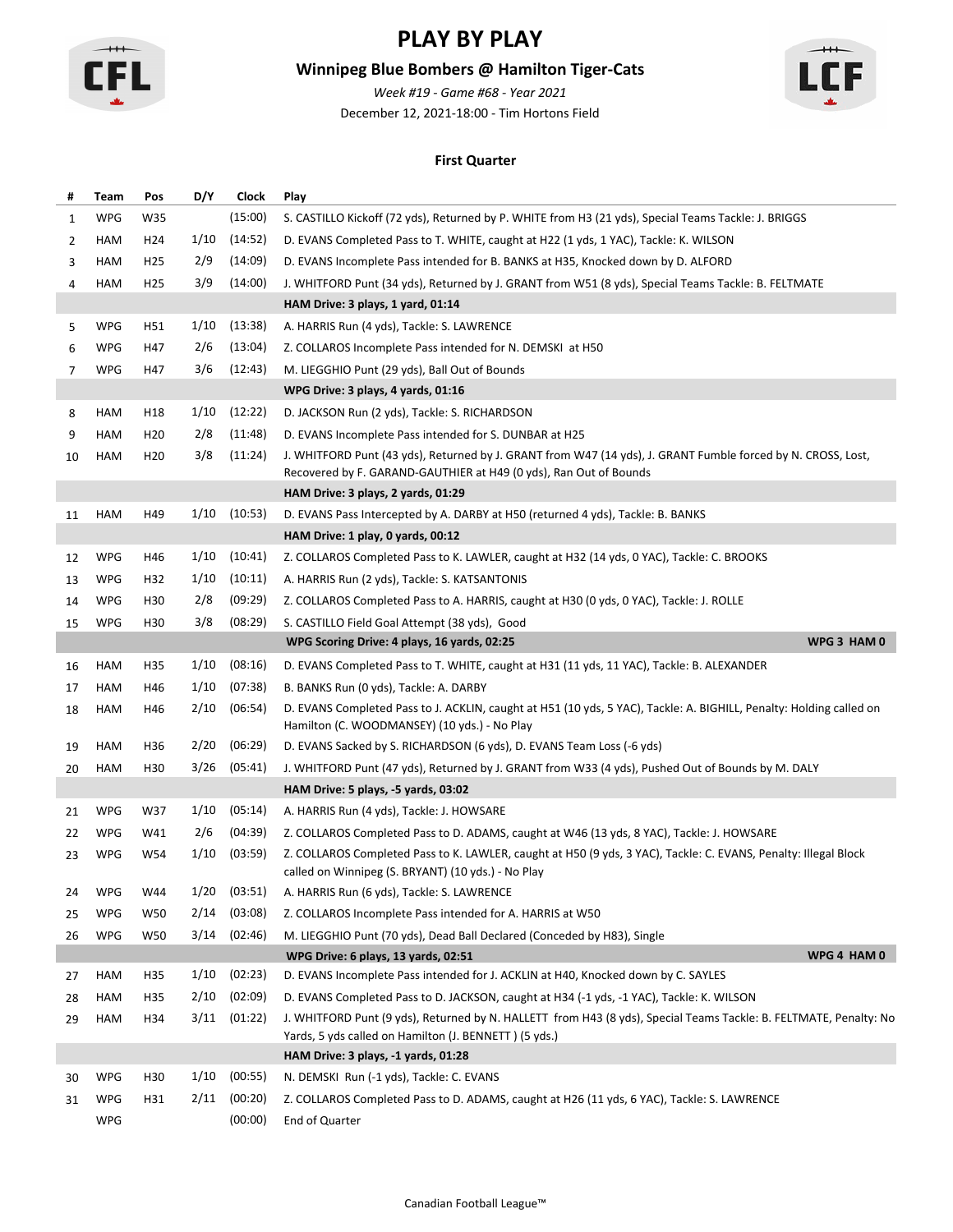

# **Winnipeg Blue Bombers @ Hamilton Tiger-Cats**

December 12, 2021-18:00 - Tim Hortons Field *Week #19 - Game #68 - Year 2021*



|                            |              | <b>Time</b> |           |    |     |            |     |
|----------------------------|--------------|-------------|-----------|----|-----|------------|-----|
| <b>Teams</b>               | <b>Score</b> | Poss        | <b>Rs</b> | Ps | Pen | <b>Tot</b> | 2d  |
| Winnipeg Blue Bombers      | 4            | 7:35        |           |    |     |            | 2/5 |
| <b>Hamilton Tiger-Cats</b> |              | 7:25        |           |    |     |            | 0/4 |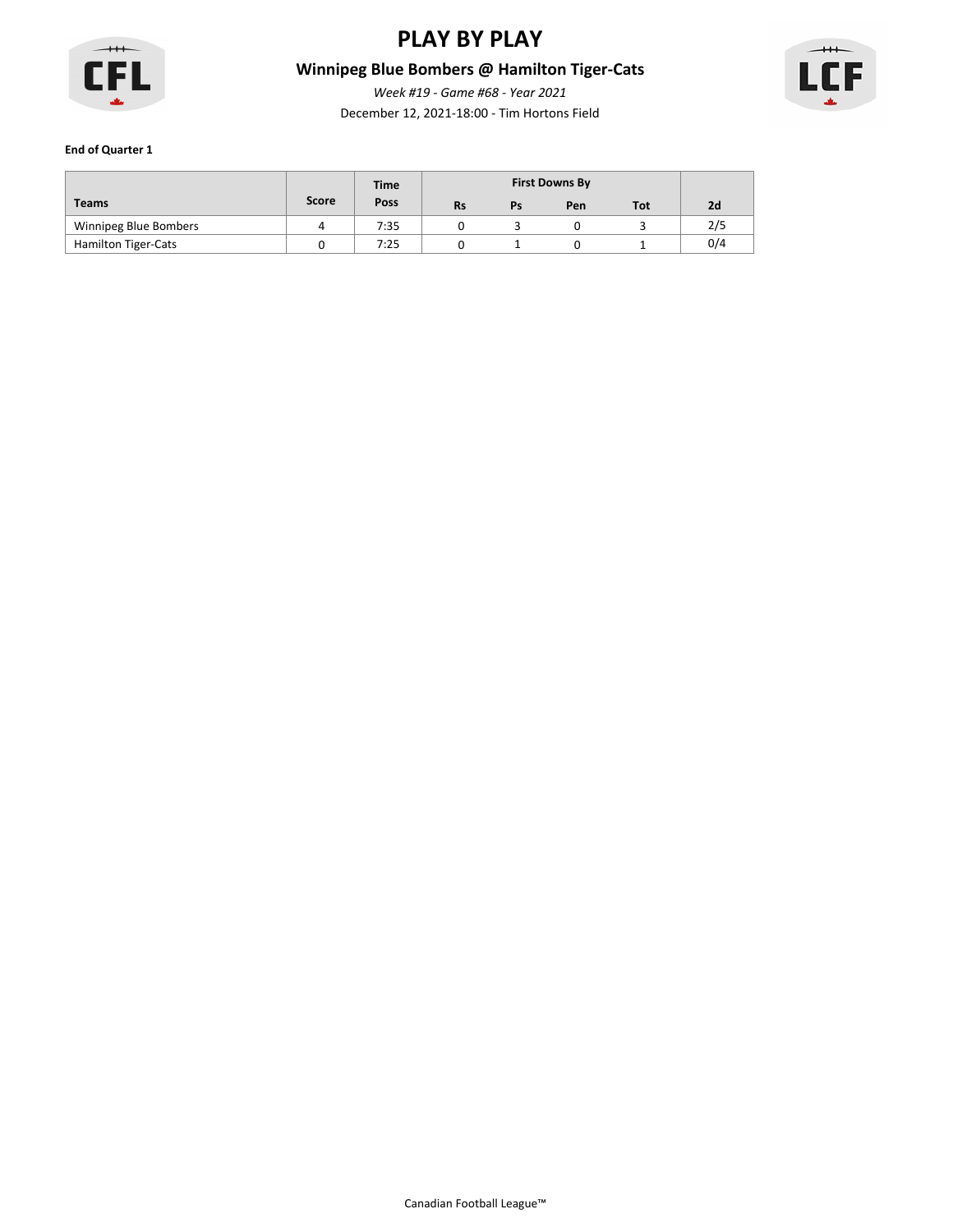

## **Winnipeg Blue Bombers @ Hamilton Tiger-Cats**

December 12, 2021-18:00 - Tim Hortons Field *Week #19 - Game #68 - Year 2021*



### **Second Quarter**

| #  | Team       | Pos             | D/Y  | Clock   | Play                                                                                                                                                             |
|----|------------|-----------------|------|---------|------------------------------------------------------------------------------------------------------------------------------------------------------------------|
| 32 | WPG        | H <sub>20</sub> | 1/10 | (15:00) | A. HARRIS Run (3 yds), Tackle: J. SANTOS-KNOX                                                                                                                    |
| 33 | <b>WPG</b> | H17             | 2/7  | (14:17) | Z. COLLAROS Sacked by J. DAVIS (9 yds), Z. COLLAROS Team Loss (-9 yds)                                                                                           |
| 34 | <b>WPG</b> | H <sub>26</sub> | 3/16 | (13:22) | S. CASTILLO Field Goal Attempt (34 yds), Good                                                                                                                    |
|    |            |                 |      |         | WPG 7 HAM 0<br>WPG Scoring Drive: 5 plays, 4 yards, 02:49                                                                                                        |
| 35 | <b>WPG</b> | W35             |      | (13:06) | S. CASTILLO Kickoff (59 yds), Returned by D. UNGERER from H16 (14 yds), Special Teams Tackle: J. AUGUSTINE                                                       |
| 36 | HAM        | H30             | 1/10 | (13:00) | D. EVANS Completed Pass to J. ACKLIN, caught at H43 (13 yds, 0 YAC), Tackle: D. ALFORD                                                                           |
| 37 | HAM        | H43             | 1/10 | (12:28) | T. WHITE Run (4 yds), Tackle: K. WILSON                                                                                                                          |
| 38 | HAM        | H47             | 2/6  | (12:03) | D. EVANS Incomplete Pass intended for B. BANKS at W53                                                                                                            |
| 39 | HAM        | H47             | 3/6  | (11:42) | J. WHITFORD Punt (57 yds), Returned by J. GRANT from W6 (14 yds), Pushed Out of Bounds by C. FREY                                                                |
|    |            |                 |      |         | HAM Drive: 4 plays, 17 yards, 01:29                                                                                                                              |
| 40 | <b>WPG</b> | W20             | 1/10 | (11:31) | Z. COLLAROS Completed Pass to K. LAWLER, caught at W35 (19 yds, 4 YAC), Tackle: S. LAWRENCE                                                                      |
| 41 | WPG        | W39             | 1/10 | (10:52) | A. HARRIS Run (1 yds), Tackle: K. KELLY                                                                                                                          |
| 42 | <b>WPG</b> | W40             | 2/9  | (10:03) | Z. COLLAROS Completed Pass to N. DEMSKI, caught at W45 (5 yds, 0 YAC), Tackle: J. HOWSARE                                                                        |
| 43 | WPG        | W45             | 3/4  | (09:14) | M. LIEGGHIO Punt (40 yds), Returned by T. ADELEKE from H25 (7 yds), Special Teams Tackle: T.<br>GASKILL-CADWALLADER                                              |
|    |            |                 |      |         | WPG Drive: 4 plays, 25 yards, 02:46                                                                                                                              |
| 44 | HAM        | H32             | 1/10 | (08:45) | D. JACKSON Run (21 yds), Tackle: B. ALEXANDER                                                                                                                    |
| 45 | HAM        | H <sub>53</sub> | 1/10 | (08:12) | D. JACKSON Run (2 yds), Tackle: W. JEFFERSON                                                                                                                     |
| 46 | HAM        | H <sub>55</sub> | 2/8  | (07:33) | D. EVANS Run (1 yds), Tackle: S. RICHARDSON, Penalty: Roughing the Passer called on Winnipeg (W. JEFFERSON) (15<br>yds.) - No Play, D. EVANS injured on the play |
| 47 | HAM        | W40             | 1/10 | (07:10) | J. MASOLI Run (5 yds), Tackle: J. THOMAS                                                                                                                         |
| 48 | HAM        | W35             | 2/5  | (06:46) | J. MASOLI Completed Pass to S. DUNBAR, caught at W30 (5 yds, 0 YAC), Tackle: D. ALFORD                                                                           |
| 49 | HAM        | W30             | 3/0  | (05:57) | J. MASOLI Run (7 yds), Tackle: W. ROSE                                                                                                                           |
| 50 | HAM        | W23             | 1/10 | (05:24) | J. MASOLI Completed Pass to T. WHITE, caught at W21 (1 yds, -1 YAC), Tackle: K. WILSON                                                                           |
| 51 | HAM        | W22             | 2/9  | (04:43) | Penalty: Offside, Defence called on Winnipeg (J. JEFFCOAT) (5 yds.) - No Play                                                                                    |
| 52 | HAM        | W17             | 2/4  | (04:24) | D. JACKSON Run (5 yds), Tackle: S. RICHARDSON                                                                                                                    |
| 53 | HAM        | W12             | 1/10 | (03:45) | J. MASOLI Completed Pass to D. JACKSON, caught at W7 (7 yds, 2 YAC), Tackle: D. ALFORD                                                                           |
| 54 | HAM        | W <sub>5</sub>  | 2/3  | (03:00) | J. MASOLI Incomplete Pass intended for T. WHITE at W2, Knocked down by A. DARBY                                                                                  |
|    | HAM        |                 |      | (02:41) | Timeout: Three Minute                                                                                                                                            |
| 55 | HAM        | W5              | 3/3  | (02:41) | M. DOMAGALA Field Goal Attempt (13 yds), Good                                                                                                                    |
|    |            |                 |      |         | WPG 7 HAM 3<br>HAM Scoring Drive: 12 plays, 73 yards, 06:19                                                                                                      |
| 56 | <b>WPG</b> | W35             | 1/10 | (02:26) | A. HARRIS Run (5 yds), Tackle: S. KATSANTONIS                                                                                                                    |
| 57 | <b>WPG</b> | W40             | 2/5  | (02:22) | Z. COLLAROS Incomplete Pass intended for N. DEMSKI at W45                                                                                                        |
| 58 | <b>WPG</b> | W40             | 3/5  | (01:57) | M. LIEGGHIO Punt (23 yds), Returned by P. WHITE from H47 (2 yds), Special Teams Tackle: N. HALLETT                                                               |
|    |            |                 |      |         | WPG Drive: 3 plays, 5 yards, 00:41                                                                                                                               |
| 59 | HAM        | H49             | 1/10 | (01:45) | J. MASOLI Incomplete Pass intended for B. BANKS at W42                                                                                                           |
| 60 | HAM        | H49             | 2/10 | (01:39) | J. MASOLI Completed Pass to D. JACKSON, caught at H53 (4 yds, 0 YAC), Tackle: D. NICHOLS                                                                         |
| 61 | HAM        | H <sub>53</sub> | 3/6  | (01:33) | J. WHITFORD Punt (37 yds), Ball Out of Bounds, Penalty: Holding, Return called on Winnipeg (T. HANSEN) (10 yds.)                                                 |
|    |            |                 |      |         | HAM Drive: 3 plays, 4 yards, 00:19                                                                                                                               |
| 62 | <b>WPG</b> | W10             | 1/10 | (01:26) | A. HARRIS Run (5 yds), Tackle: J. SANTOS-KNOX                                                                                                                    |
| 63 | WPG        | W15             | 2/5  | (01:21) | A. HARRIS Run (2 yds), Tackle: S. LAWRENCE                                                                                                                       |
| 64 | <b>WPG</b> | W17             | 3/3  | (00:57) | M. LIEGGHIO Punt (31 yds), Returned by P. WHITE from W48 (0 yds), Special Teams Tackle: T. GASKILL-CADWALLADER                                                   |
|    |            |                 |      |         | WPG Drive: 3 plays, 7 yards, 00:56                                                                                                                               |
| 65 | HAM        | W48             | 1/10 | (00:30) | J. MASOLI Completed Pass to D. JACKSON, caught at W51 (36 yds, 36 YAC), Pushed Out of Bounds by D. NICHOLS                                                       |
| 66 | HAM        | W12             | 1/10 | (00:21) | J. MASOLI Completed Pass to S. DUNBAR, caught at W0 (12 yds, 0 YAC), Touchdown                                                                                   |
|    |            |                 |      |         | WPG 7 HAM 9<br>HAM Scoring Drive: 2 plays, 48 yards, 00:15                                                                                                       |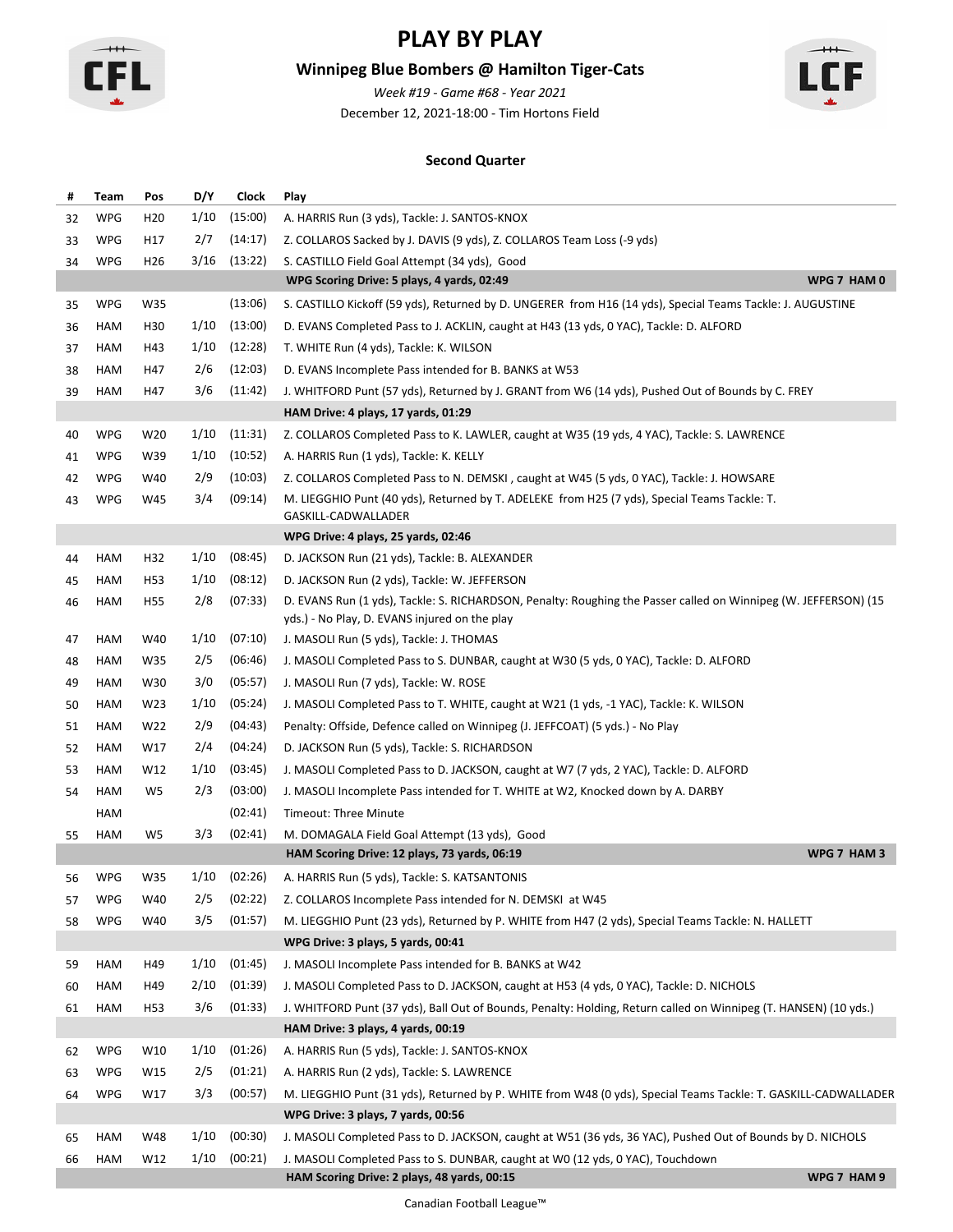

## **Winnipeg Blue Bombers @ Hamilton Tiger-Cats**

*Week #19 - Game #68 - Year 2021*

 $+$ F

December 12, 2021-18:00 - Tim Hortons Field

#### **Second Quarter**

| #  | Team       | Pos             | D/Y  | Clock   | Plav                                                                                                |
|----|------------|-----------------|------|---------|-----------------------------------------------------------------------------------------------------|
| 67 | HAM        | W <sub>25</sub> |      | (00:15) | M. DOMAGALA Convert Kick (32 yds), Good                                                             |
|    |            |                 |      |         | <b>WPG 7 HAM 10</b>                                                                                 |
| 68 | HAM        | H35             |      | (00:15) | M. DOMAGALA Kickoff (72 yds), Returned by J. GRANT from W3 (20 yds), Special Teams Tackle: N. CROSS |
| 69 | WPG        | W <sub>23</sub> | 1/10 | (00:10) | Z. COLLAROS Team Loss (2 yds)                                                                       |
| 70 | WPG        | W21             | 2/12 | (00:08) | Z. COLLAROS Team Loss (1 yds)                                                                       |
|    | <b>WPG</b> |                 |      | (00:00) | End of Quarter                                                                                      |
|    |            |                 |      |         | WPG Drive: 2 plays, -3 yards, 00:10                                                                 |

|                            |       | <b>Time</b> |           |    |     |            |     |
|----------------------------|-------|-------------|-----------|----|-----|------------|-----|
| <b>Teams</b>               | Score | Poss        | <b>Rs</b> | Ps | Pen | <b>Tot</b> | 2d  |
| Winnipeg Blue Bombers      |       | 6:33        |           |    |     |            | 0/5 |
| <b>Hamilton Tiger-Cats</b> | 10    | 8:27        |           |    |     |            | 2/6 |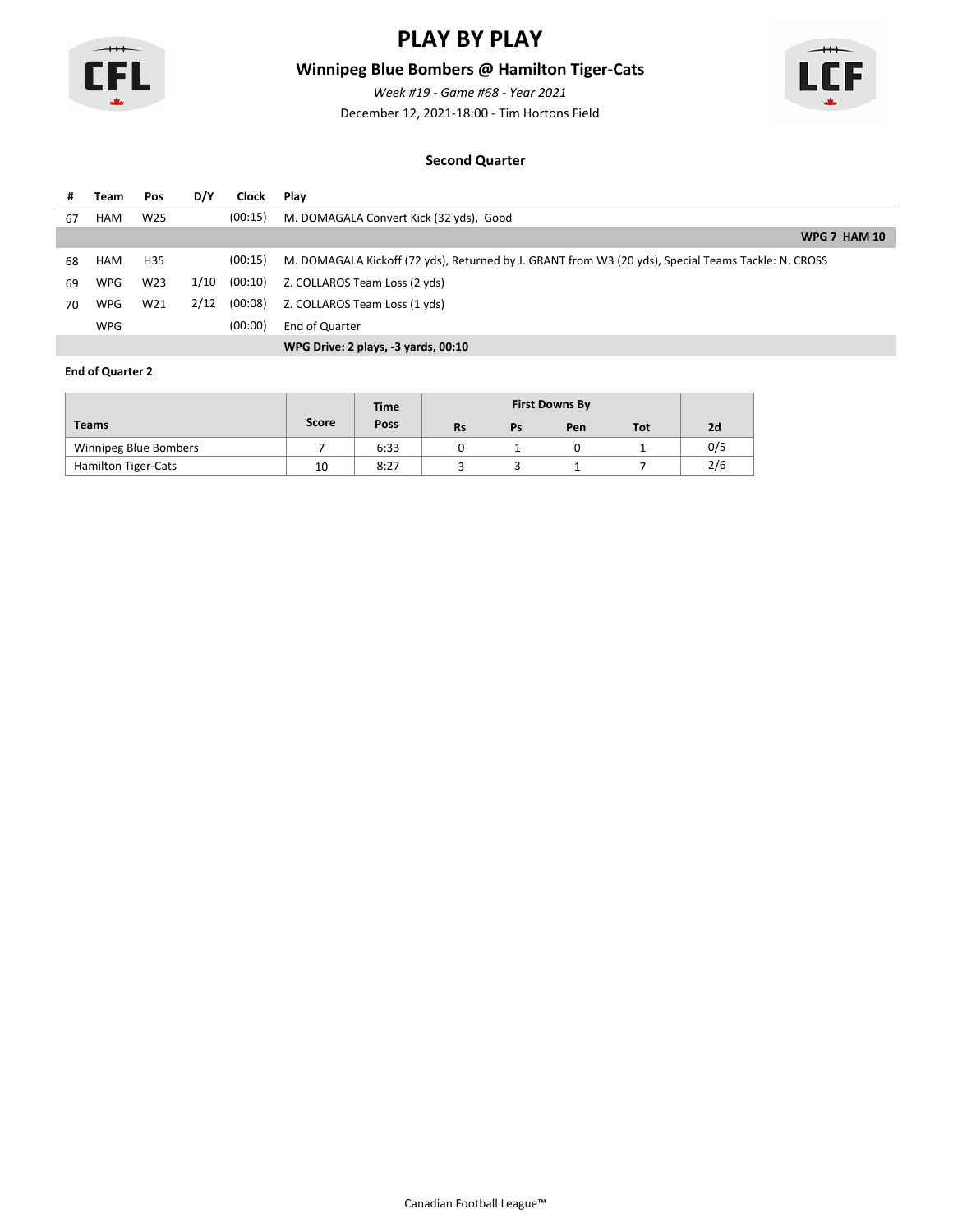

## **Winnipeg Blue Bombers @ Hamilton Tiger-Cats**

December 12, 2021-18:00 - Tim Hortons Field *Week #19 - Game #68 - Year 2021*



#### **Third Quarter**

| #   | Team       | Pos             | D/Y  | <b>Clock</b> | Play                                                                                                                                                                      |
|-----|------------|-----------------|------|--------------|---------------------------------------------------------------------------------------------------------------------------------------------------------------------------|
| 71  | <b>WPG</b> | W35             |      | (15:00)      | S. CASTILLO Kickoff (38 yds), Returned by D. UNGERER from H37 (4 yds), Special Teams Tackle: M. MILLER                                                                    |
| 72  | HAM        | H41             | 1/10 | (14:56)      | D. JACKSON Run (4 yds), Tackle: A. BIGHILL                                                                                                                                |
| 73  | HAM        | H45             | 2/6  | (14:19)      | J. MASOLI Run (2 yds), Tackle: J. THOMAS, (QBR - Escape Run)                                                                                                              |
| 74  | HAM        | H47             | 3/4  | (13:30)      | J. WHITFORD Punt (35 yds), Ball Out of Bounds, Penalty: Illegal Punt, Out of Bounds called on Hamilton (J.<br>WHITFORD) (10 yds.)                                         |
|     |            |                 |      |              | HAM Drive: 3 plays, 6 yards, 01:34                                                                                                                                        |
| 75  | <b>WPG</b> | W38             | 1/10 | (13:22)      | Z. COLLAROS Completed Pass to K. LAWLER, caught at W42 (8 yds, 4 YAC), Tackle: J. SANTOS-KNOX                                                                             |
| 76  | <b>WPG</b> | W46             | 2/2  | (12:42)      | A. HARRIS Run (3 yds), Tackle: J. SANTOS-KNOX                                                                                                                             |
| 77  | <b>WPG</b> | W49             | 1/10 | (12:02)      | Z. COLLAROS Completed Pass to R. BAILEY, caught at H27 (34 yds, 0 YAC), Tackle: T. ADELEKE                                                                                |
| 78  | <b>WPG</b> | H <sub>27</sub> | 1/10 | (11:08)      | Z. COLLAROS Incomplete Pass intended for D. WOLITARSKY at H11                                                                                                             |
| 79  | <b>WPG</b> | H <sub>27</sub> | 2/10 | (10:45)      | Z. COLLAROS Completed Pass to D. ADAMS, caught at H8 (21 yds, 2 YAC), Tackle: S. KATSANTONIS, S. KATSANTONIS<br>injured on the play                                       |
| 80  | <b>WPG</b> | H6              | 1/6  | (10:14)      | Z. COLLAROS Completed Pass to N. DEMSKI, caught at H11 (-5 yds, -5 YAC), Tackle: J. SANTOS-KNOX                                                                           |
| 81  | <b>WPG</b> | H11             | 2/11 | (09:26)      | Z. COLLAROS Completed Pass to A. HARRIS, caught at H16 (3 yds, 3 YAC), Tackle: C. EVANS                                                                                   |
| 82  | <b>WPG</b> | H8              | 3/8  | (08:34)      | S. CASTILLO Field Goal Attempt (15 yds), Good                                                                                                                             |
|     |            |                 |      |              | WPG Scoring Drive: 8 plays, 64 yards, 05:11<br><b>WPG 10 HAM 10</b>                                                                                                       |
| 83  | HAM        | H35             | 1/10 | (08:11)      | J. MASOLI Completed Pass to S. DUNBAR, caught at H44 (9 yds, 0 YAC), Tackle: W. ROSE                                                                                      |
| 84  | HAM        | H44             | 2/1  | (07:41)      | D. JACKSON Run (0 yds), Tackle: J. THOMAS                                                                                                                                 |
| 85  | HAM        | H44             | 3/1  | (07:07)      | J. MASOLI Run (0 yds), Tackle: W. ROSE, Turnover on Downs                                                                                                                 |
|     |            |                 |      |              | HAM Drive: 3 plays, 9 yards, 01:18                                                                                                                                        |
| 86  | <b>WPG</b> | H44             | 1/10 | (06:53)      | A. HARRIS Run (4 yds), Tackle: S. KATSANTONIS                                                                                                                             |
| 87  | <b>WPG</b> | H40             | 2/6  | (06:10)      | Z. COLLAROS Pass Intercepted by K. KELLY at H36 (returned 47 yds), K. KELLY Fumble forced by A. HARRIS, Recovered<br>by J. SANTOS-KNOX at W27 (0 yds), Tackle: M. COUTURE |
|     |            |                 |      |              | WPG Drive: 2 plays, 4 yards, 01:11                                                                                                                                        |
| 88  | HAM        | W27             | 1/10 | (05:42)      | B. BANKS Run (7 yds), Tackle: A. DARBY                                                                                                                                    |
| 89  | HAM        | W20             | 2/3  | (05:13)      | D. JACKSON Run (8 yds), Tackle: A. DARBY                                                                                                                                  |
| 90  | HAM        | W12             | 1/10 | (04:41)      | J. ACKLIN Run (1 yds), Tackle: A. BIGHILL                                                                                                                                 |
| 91  | HAM        | W11             | 2/9  | (04:10)      | J. MASOLI Completed Pass to B. BANKS, caught at W7 (11 yds, 7 YAC), Touchdown                                                                                             |
|     |            |                 |      |              | <b>WPG 10 HAM 16</b><br>HAM Scoring Drive: 4 plays, 27 yards, 01:55                                                                                                       |
| 92  | HAM        | W25             |      | (03:47)      | M. DOMAGALA Convert Kick (32 yds), Good                                                                                                                                   |
|     |            |                 |      |              | <b>WPG 10 HAM 17</b>                                                                                                                                                      |
| 93  | HAM        | H35             |      | (03:30)      | M. DOMAGALA Kickoff (71 yds), Returned by J. GRANT from W4 (36 yds), Special Teams Tackle: N. CROSS                                                                       |
| 94  | WPG        | W40             | 1/10 | (03:23)      | A. HARRIS Run (4 yds), Tackle: D. WYNN                                                                                                                                    |
| 95  | <b>WPG</b> | W44             | 2/6  | (02:44)      | Z. COLLAROS Pass Intercepted by K. KELLY at H51 (returned 13 yds), Tackle: K. LAWLER                                                                                      |
|     |            |                 |      |              | WPG Drive: 2 plays, 4 yards, 01:07                                                                                                                                        |
| 96  | HAM        | W46             | 1/10 | (02:16)      | J. MASOLI Incomplete Pass intended for D. JACKSON at W48, Knocked down by J. JEFFCOAT                                                                                     |
| 97  | HAM        | W46             | 2/10 | (01:56)      | J. MASOLI Sacked by J. THOMAS (6 yds), J. MASOLI Team Loss (-6 yds), Penalty: Offside, Offence called on Hamilton<br>(J. ACKLIN) Declined                                 |
| 98  | HAM        | W52             | 3/16 | (01:35)      | J. WHITFORD Punt (42 yds), Returned by J. GRANT from W10 (3 yds), Special Teams Tackle: C. FREY                                                                           |
|     |            |                 |      |              | HAM Drive: 3 plays, -6 yards, 00:51                                                                                                                                       |
| 99  | <b>WPG</b> | W13             | 1/10 | (01:25)      | Z. COLLAROS Completed Pass to N. DEMSKI, caught at W10 (-2 yds, -2 YAC), Tackle: C. BROOKS                                                                                |
|     | <b>WPG</b> |                 |      | (00:57)      | <b>Timeout Hamilton</b>                                                                                                                                                   |
| 100 | WPG        | W11             | 2/12 | (00:57)      | Z. COLLAROS Incomplete Pass intended for N. DEMSKI at W33, Knocked down by J. ROLLE                                                                                       |
| 101 | <b>WPG</b> | W11             | 3/12 | (00:51)      | M. LIEGGHIO Team Loss (11 yds), Safety                                                                                                                                    |
| 102 | WPG        | W25             |      | (00:32)      | S. CASTILLO Kickoff (52 yds), Returned by D. UNGERER from H33 (24 yds), Special Teams Tackle: T.<br>GASKILL-CADWALLADER                                                   |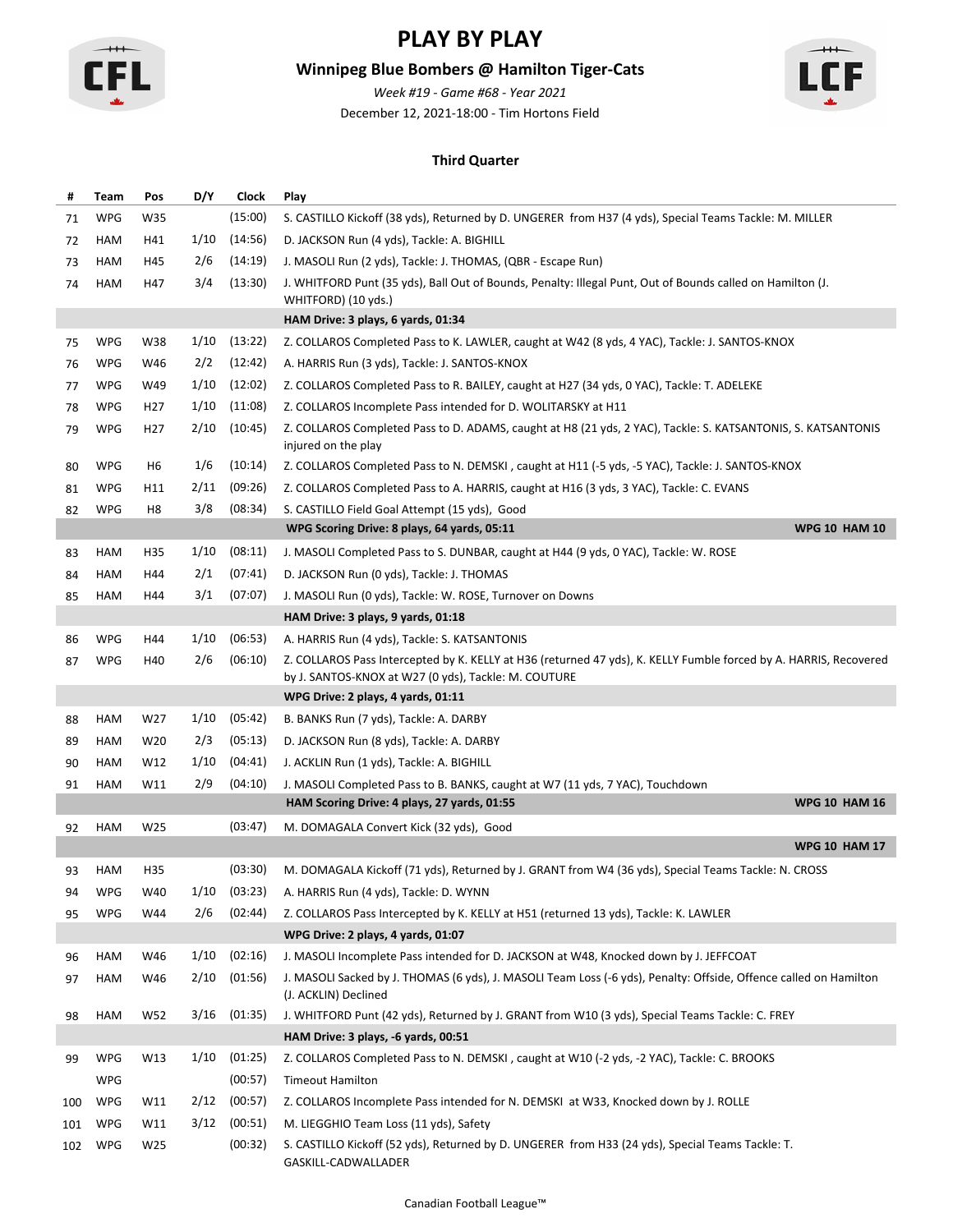

## **Winnipeg Blue Bombers @ Hamilton Tiger-Cats**

*Week #19 - Game #68 - Year 2021*



December 12, 2021-18:00 - Tim Hortons Field

### **Third Quarter**

|     | Team | <b>Pos</b> | D/Y  | Clock   | Plav                                                                                                           |
|-----|------|------------|------|---------|----------------------------------------------------------------------------------------------------------------|
| 103 | HAM  | W53        | 1/10 |         | (00:24) J. MASOLI Run (12 yds), No Tackle                                                                      |
| 104 | HAM  | W41        | 1/10 |         | (00:02) J. MASOLI Completed Pass to T. WHITE, caught at W45 (20 yds, 20 YAC), Pushed Out of Bounds by A. DARBY |
|     | HAM  |            |      | (00:00) | End of Quarter                                                                                                 |

|                            |              | <b>Time</b> |           |    |     |     |     |
|----------------------------|--------------|-------------|-----------|----|-----|-----|-----|
| <b>Teams</b>               | <b>Score</b> | Poss        | <b>Rs</b> | Ps | Pen | Tot | 2d  |
| Winnipeg Blue Bombers      | 10           | 8:34        |           |    |     |     | 2/6 |
| <b>Hamilton Tiger-Cats</b> | 19           | 6:26        |           |    |     |     | 2/5 |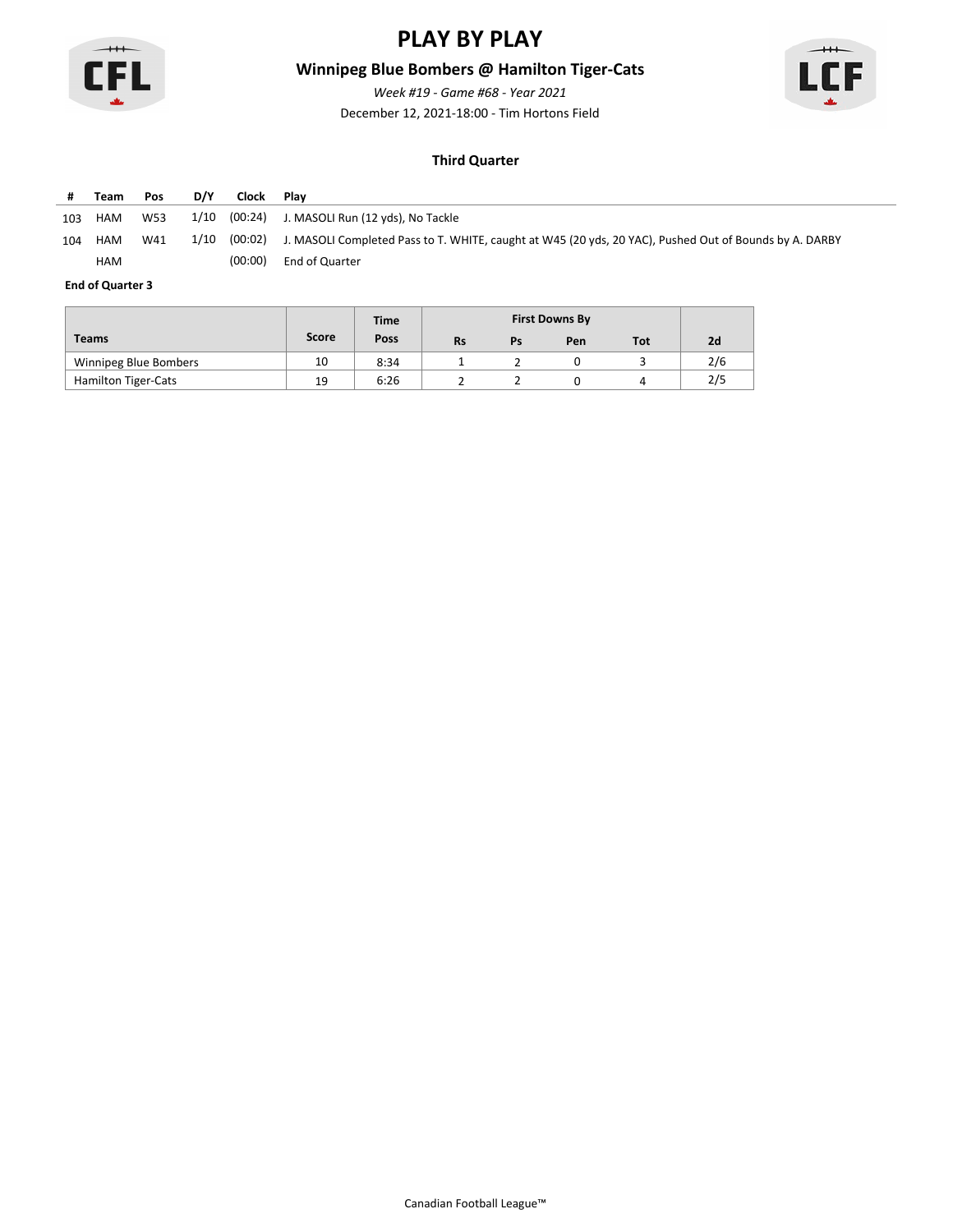

## **Winnipeg Blue Bombers @ Hamilton Tiger-Cats**

December 12, 2021-18:00 - Tim Hortons Field *Week #19 - Game #68 - Year 2021*



#### **Fourth Quarter**

| #   | Team       | Pos             | D/Y  | Clock   | Play                                                                                                                                                     |                      |
|-----|------------|-----------------|------|---------|----------------------------------------------------------------------------------------------------------------------------------------------------------|----------------------|
| 105 | HAM        | W21             | 1/10 | (15:00) | J. MASOLI Completed Pass to S. DUNBAR, caught at W19 (2 yds, 0 YAC), Tackle: N. TAYLOR                                                                   |                      |
| 106 | HAM        | W19             | 2/8  | (14:24) | J. MASOLI Run (9 yds), Tackle: A. BIGHILL                                                                                                                |                      |
| 107 | HAM        | W10             | 1/10 | (13:36) | D. JACKSON Run (6 yds), Tackle: W. JEFFERSON                                                                                                             |                      |
| 108 | HAM        | W4              | 2/4  | (12:56) | D. JACKSON Run (1 yds), Tackle: A. BIGHILL                                                                                                               |                      |
| 109 | HAM        | W3              | 3/3  | (12:03) | M. DOMAGALA Field Goal Attempt (10 yds), Good                                                                                                            |                      |
|     |            |                 |      |         | HAM Scoring Drive: 7 plays, 50 yards, 03:42                                                                                                              | <b>WPG 10 HAM 22</b> |
| 110 | HAM        | H35             |      | (11:42) | M. DOMAGALA Kickoff (48 yds), Returned by J. GRANT from W27 (13 yds), Special Teams Tackle: B. FELTMATE                                                  |                      |
| 111 | <b>WPG</b> | W40             | 1/10 | (11:37) | Z. COLLAROS Completed Pass to D. WOLITARSKY, caught at W46 (10 yds, 4 YAC), Tackle: J. ROLLE                                                             |                      |
| 112 | <b>WPG</b> | W50             | 1/10 | (11:10) | A. HARRIS Run (14 yds), Tackle: J. SANTOS-KNOX                                                                                                           |                      |
| 113 | <b>WPG</b> | H46             | 1/10 | (10:30) | Z. COLLAROS Completed Pass to R. BAILEY, caught at H23 (23 yds, 0 YAC), Tackle: T. ADELEKE                                                               |                      |
| 114 | <b>WPG</b> | H <sub>23</sub> | 1/10 | (09:55) | Z. COLLAROS Completed Pass to D. WOLITARSKY, caught at H16 (11 yds, 4 YAC), Tackle: J. SANTOS-KNOX                                                       |                      |
| 115 | <b>WPG</b> | H12             | 1/10 | (09:24) | Z. COLLAROS Incomplete Pass intended for D. ADAMS at HO                                                                                                  |                      |
| 116 | <b>WPG</b> | H12             | 2/10 | (09:08) | Z. COLLAROS Incomplete Pass intended for K. LAWLER at H-10, Penalty: Pass Interference, Offence called on                                                |                      |
|     |            |                 |      |         | Winnipeg (K. LAWLER) Declined                                                                                                                            |                      |
| 117 | <b>WPG</b> | H12             | 3/10 | (08:42) | S. CASTILLO Field Goal Attempt (20 yds), Good                                                                                                            |                      |
|     |            |                 |      |         | WPG Scoring Drive: 7 plays, 58 yards, 03:01                                                                                                              | <b>WPG 13 HAM 22</b> |
| 118 | HAM        | H35             | 1/10 | (08:36) | J. MASOLI Sacked by S. RICHARDSON (6 yds), J. MASOLI Team Loss (-6 yds)                                                                                  |                      |
| 119 | HAM        | H <sub>29</sub> | 2/16 | (07:50) | J. MASOLI Completed Pass to D. JACKSON, caught at H24 (0 yds, 0 YAC), Tackle: K. WILSON, Penalty: Holding called<br>on Hamilton (C. WOODMANSEY) Declined |                      |
| 120 | HAM        | H <sub>29</sub> | 3/16 | (07:28) | J. WHITFORD Punt (30 yds), Returned by J. GRANT from W51 (6 yds), Special Teams Tackle: C. FREY, Penalty: No                                             |                      |
|     |            |                 |      |         | Yards, 5 yds called on Hamilton (T. BEVERETTE) (5 yds.)                                                                                                  |                      |
|     |            |                 |      |         | HAM Drive: 3 plays, -6 yards, 01:40                                                                                                                      |                      |
| 121 | <b>WPG</b> | H48             | 1/10 | (06:56) | Z. COLLAROS Completed Pass to D. WOLITARSKY, caught at H30 (19 yds, 1 YAC), Tackle: C. EVANS                                                             |                      |
| 122 | <b>WPG</b> | H <sub>29</sub> | 1/10 | (06:24) | Z. COLLAROS Incomplete Pass intended for D. ADAMS at H23                                                                                                 |                      |
| 123 | <b>WPG</b> | H <sub>29</sub> | 2/10 | (06:09) | Z. COLLAROS Completed Pass to N. DEMSKI, caught at H17 (29 yds, 17 YAC), Touchdown                                                                       |                      |
|     |            |                 |      |         | WPG Scoring Drive: 3 plays, 48 yards, 01:10                                                                                                              | <b>WPG 19 HAM 22</b> |
| 124 | <b>WPG</b> | H <sub>25</sub> |      | (05:46) | S. CASTILLO Convert Kick (32 yds), Good                                                                                                                  | <b>WPG 20 HAM 22</b> |
|     |            |                 |      |         | S. CASTILLO Kickoff (79 yds), Returned by T. WHITE from H-4 (0 yds), Dead Ball Declared (Ball went out back of end                                       |                      |
| 125 | <b>WPG</b> | W35             |      | (05:33) | zone.), Single                                                                                                                                           |                      |
|     |            |                 |      |         | WPG Drive: 3 plays, 48 yards, 01:26                                                                                                                      | <b>WPG 21 HAM 22</b> |
| 126 | <b>HAM</b> | H35             | 1/10 | (05:30) | J. MASOLI Completed Pass to J. ACKLIN, caught at H41 (9 yds, 3 YAC), Penalty: Roughness, General called on<br>Hamilton (J. MURRAY) (15 yds.)             |                      |
| 127 | HAM        | H <sub>29</sub> | 2/16 | (05:07) | J. MASOLI Completed Pass to B. BANKS, caught at H35 (8 yds, 2 YAC), Tackle: N. TAYLOR                                                                    |                      |
| 128 | HAM        | H37             | 3/8  | (04:16) | J. WHITFORD Punt (23 yds), Returned by W. ROSE from W50 (1 yds), Ran Out of Bounds                                                                       |                      |
|     |            |                 |      |         | HAM Drive: 3 plays, 2 yards, 01:41                                                                                                                       |                      |
| 129 | WPG        | W51             | 1/10 | (03:49) | A. HARRIS Run (6 yds), Tackle: S. LAWRENCE                                                                                                               |                      |
| 130 | <b>WPG</b> | H53             | 2/4  | (03:17) | Z. COLLAROS Completed Pass to D. ADAMS, caught at H50 (3 yds, 0 YAC), Tackle: C. EVANS                                                                   |                      |
|     | <b>WPG</b> |                 |      | (02:53) | <b>Timeout: Three Minute</b>                                                                                                                             |                      |
| 131 | WPG        | H50             | 3/1  | (02:53) | S. MCGUIRE Run QB Sneak (1 yds), Tackle: B. FELTMATE, Penalty: Offside, Defence called on Hamilton (J. HOWSARE)<br>(5 yds.) - No Play                    |                      |
| 132 | WPG        | H45             | 1/10 | (02:34) | N. DEMSKI Run (0 yds), Tackle: K. KELLY, N. DEMSKI injured on the play                                                                                   |                      |
| 133 | <b>WPG</b> | H45             | 2/10 | (02:28) | Z. COLLAROS Completed Pass to D. WOLITARSKY, caught at H37 (8 yds, 0 YAC), Tackle: S. KATSANTONIS                                                        |                      |
| 134 | <b>WPG</b> | H37             | 3/2  | (02:05) | S. CASTILLO Field Goal Attempt (45 yds), Good                                                                                                            |                      |
|     |            |                 |      |         | WPG Scoring Drive: 6 plays, 22 yards, 01:57                                                                                                              | <b>WPG 24 HAM 22</b> |
| 135 | <b>WPG</b> | W35             |      | (01:52) | S. CASTILLO Kickoff (76 yds), Returned by T. WHITE from H-1 (0 yds), Dead Ball Declared (conceded), Single                                               |                      |
|     |            |                 |      |         | WPG Drive: 6 plays, 22 yards, 01:59                                                                                                                      | <b>WPG 25 HAM 22</b> |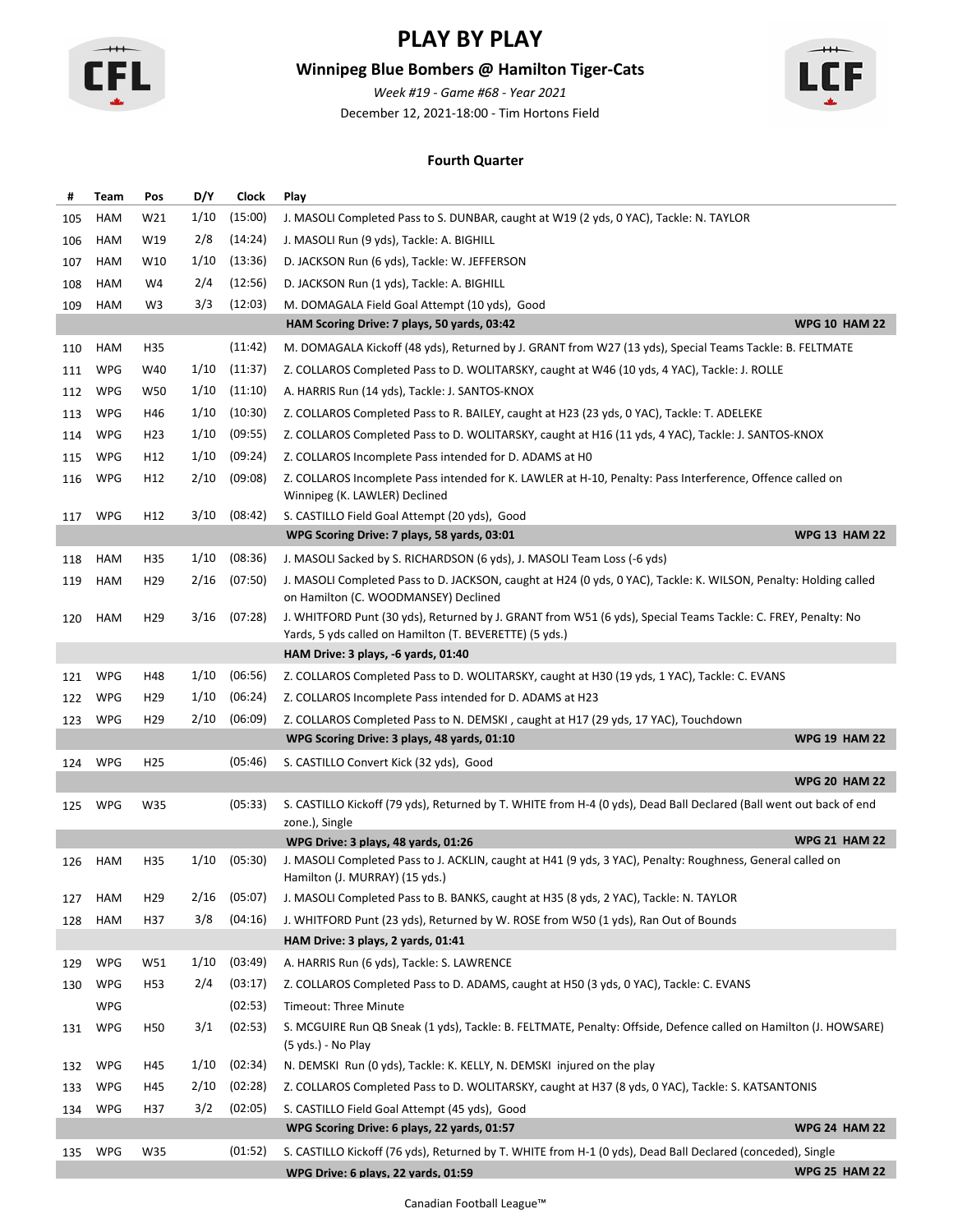

## **Winnipeg Blue Bombers @ Hamilton Tiger-Cats**

December 12, 2021-18:00 - Tim Hortons Field *Week #19 - Game #68 - Year 2021*



#### **Fourth Quarter**

| #   | <b>Team</b> | Pos            | D/Y  | Clock   | Play                                                                                                                     |                      |
|-----|-------------|----------------|------|---------|--------------------------------------------------------------------------------------------------------------------------|----------------------|
| 136 | HAM         | H35            | 1/10 | (01:50) | J. MASOLI Completed Pass to S. DUNBAR, caught at H47 (16 yds, 4 YAC), Tackle: D. NICHOLS                                 |                      |
| 137 | HAM         | H51            | 1/10 | (01:44) | J. MASOLI Completed Pass to J. ACKLIN, caught at H53 (2 yds, 0 YAC), Tackle: N. TAYLOR                                   |                      |
| 138 | HAM         | H53            | 2/8  | (01:35) | J. MASOLI Completed Pass to B. BANKS, caught at H51 (0 yds, 0 YAC), Tackle: D. NICHOLS                                   |                      |
| 139 | HAM         | H53            | 3/8  | (01:15) | J. MASOLI Completed Pass to J. ACKLIN, caught at W48 (9 yds, 0 YAC), Tackle: A. DARBY                                    |                      |
| 140 | HAM         | W48            | 1/10 | (00:52) | J. MASOLI Completed Pass to B. BANKS, caught at W43 (13 yds, 8 YAC), Pushed Out of Bounds by N. TAYLOR                   |                      |
| 141 | HAM         | W35            | 1/10 | (00:38) | J. MASOLI Completed Pass to S. DUNBAR, caught at W27 (19 yds, 11 YAC), Tackle: W. ROSE                                   |                      |
| 142 | HAM         | W16            | 1/10 | (00:33) | D. JACKSON Run (11 yds), Tackle: A. DARBY                                                                                |                      |
|     | HAM         |                |      | (00:20) | <b>Timeout Hamilton</b>                                                                                                  |                      |
| 143 | HAM         | W <sub>5</sub> | 1/5  | (00:20) | D. JACKSON Run (-1 yds), Tackle: W. JEFFERSON                                                                            |                      |
| 144 | HAM         | W6             | 2/6  | (00:16) | J. MASOLI Incomplete Pass intended for J. ACKLIN at W-2, Knocked down by D. NICHOLS                                      |                      |
| 145 | HAM         | W6             | 3/6  | (00:06) | M. DOMAGALA Field Goal Attempt (13 yds), Good                                                                            |                      |
|     |             |                |      |         | HAM Scoring Drive: 10 plays, 69 yards, 01:46                                                                             | <b>WPG 25 HAM 25</b> |
| 146 | <b>HAM</b>  | H35            |      | (00:04) | M. DOMAGALA Kickoff (61 yds), Returned by J. GRANT from W14 (24 yds), Special Teams Tackle: F.<br><b>GARAND-GAUTHIER</b> |                      |
|     | ---         |                |      | (00:00) | End of Quarter                                                                                                           |                      |

|                            |       | <b>Time</b> |           |    |     |     |     |
|----------------------------|-------|-------------|-----------|----|-----|-----|-----|
| <b>Teams</b>               | Score | Poss        | <b>Rs</b> | Ps | Pen | Tot | 2d  |
| Winnipeg Blue Bombers      | 25    | 6:26        |           |    |     |     | 1/4 |
| <b>Hamilton Tiger-Cats</b> | 25    | 8:34        |           |    |     |     | 1/6 |